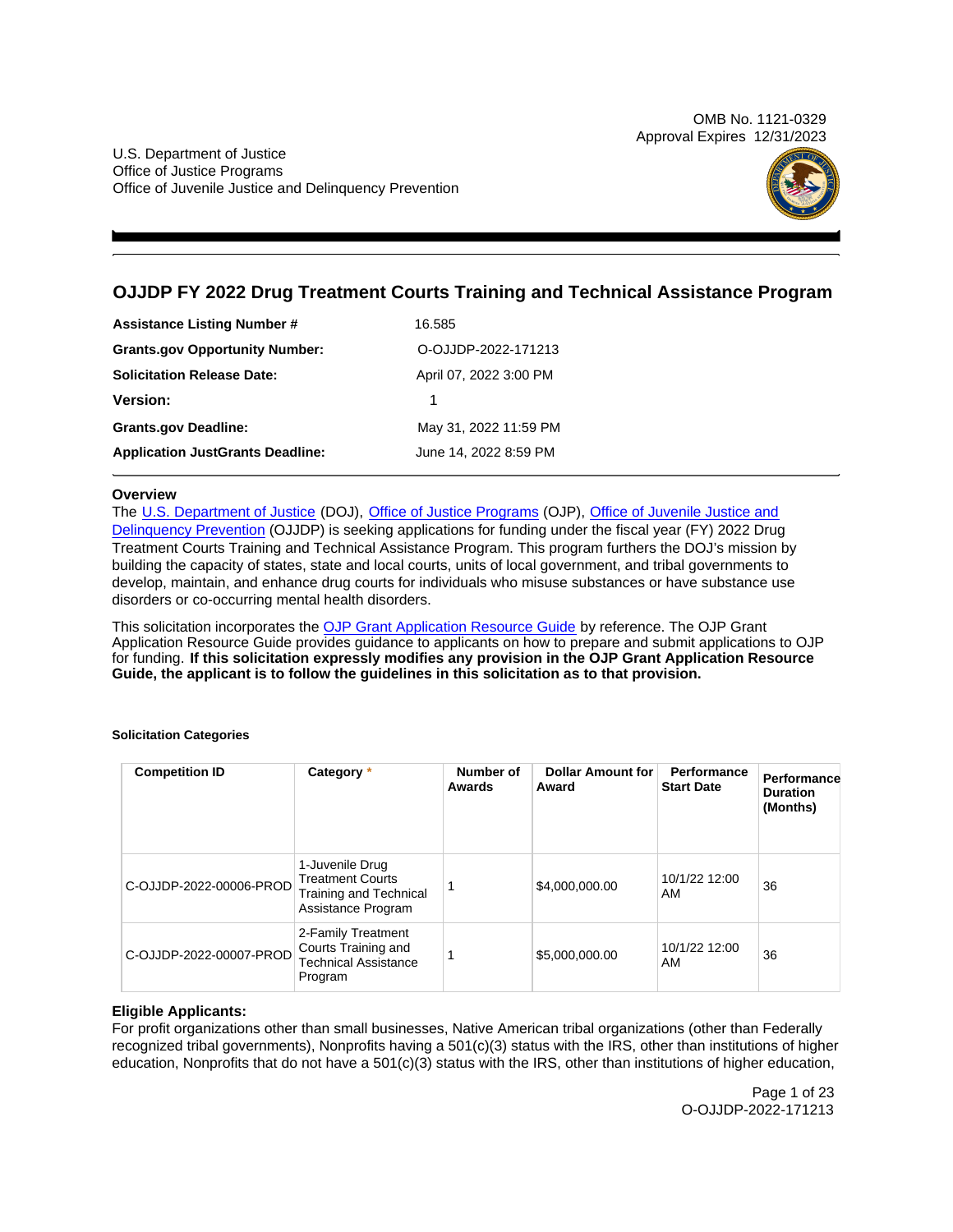<span id="page-1-0"></span>Private institutions of higher education, Public and State controlled institutions of higher education, Small businesses

To advance Executive Order 13929 Safe Policing for Safe Communities, the Attorney General determined that all state, local, and university or college law enforcement agencies must be certified by an approved independent credentialing body, or have started the certification process, to be eligible for FY 2022 DOJ discretionary grant funding. To become certified, the law enforcement agency must meet two mandatory conditions: (1) the agency's use-of-force policies adhere to all applicable federal, state, and local laws and (2) the agency's use-of-force policies prohibit chokeholds except in situations where use of deadly force is allowed by law. The certification requirement also applies to law enforcement agencies receiving DOJ discretionary grant funding through a subaward. For detailed information on this certification requirement, please visit [https://cops.usdoj.gov/SafePolicingEO](https://cops.usdoj.gov/SafePolicingEO%20) to access the Standards for Certification on Safe Policing for Safe Communities, the Implementation Fact Sheet, and the List of Designated Independent Credentialing Bodies.

All recipients and subrecipients (including any for-profit organization) must forgo any profit or management fee.

OJJDP will consider applications under which two or more entities would carry out the federal award; however, only one entity may be the applicant. Any others must be proposed as subrecipients (subgrantees). For additional information on subawards, see the [OJP Grant Application Resource Guide.](https://www.ojp.gov/funding/Apply/Resources/Grant-App-Resource-Guide.htm)

## **Contact Information**

For technical assistance with submitting the Application for Federal Assistance standard form (SF)-424 and the Disclosure of Lobbying Activities form (SF-LLL) in [Grants.gov](https://Grants.gov), contact the [Grants.gov](https://Grants.gov) Customer Support Hotline at 800-518-4726 or 606-545-5035, [Grants.gov Customer Support,](https://www.grants.gov/web/grants/support.html) or [support@grants.gov.](mailto:support@grants.gov) The [Grants.gov](https://Grants.gov)  Support Hotline operates 24 hours a day, 7 days a week, except on federal holidays.

For technical assistance with submitting the **full application** in DOJ's Justice Grants System (JustGrants), contact the JustGrants Service Desk at 833–872–5175 or [JustGrants.Support@usdoj.gov.](mailto:JustGrants.Support@usdoj.gov) The JustGrants Service Desk operates 5 a.m. to 9 p.m. eastern time (ET) Monday to Friday and 9 a.m. to 5 p.m. Saturday, Sunday, and federal holidays.

For assistance with any other requirements of this solicitation, contact the OJP Response Center by telephone at 800–851–3420 or TTY: 301–240–6310 (hearing impaired only), or by email at [grants@ncjrs.gov.](mailto:grants@ncjrs.gov) The OJP Response Center hours of operation are 10 a.m. to 6 p.m. ET Monday to Friday, and 10 a.m. to 8 p.m. on the solicitation closing date. General information on applying for OJJDP awards can be found at [https://www.ojjdp.gov/funding/funding.html.](https://www.ojjdp.gov/funding/funding.html)

For information related to unforeseen technical issues beyond the control of the applicant impacting submission, see "**How to Apply**" section, **Experiencing Unforeseen Technical Issues**.

A solicitation webinar will be held on May 2, 2022 at 1:00 PM ET. This call will provide a detailed overview of the solicitation and allow an opportunity for interested applicants to ask questions. Preregistration is required for all participants. Register by clicking on this link [Click here for registration.](https://ojp.webex.com/ojp/onstage/g.php?MTID=e1f82acecc6c71173575db8013821477b) and following the instructions. Due to the limited time, OJJDP encourages participants to review the solicitation and submit any questions they may have in advance and no later than April 25, 2022. Submit your questions to grants@ncirs.gov with the subject as "Questions for Drug Court Treatment Court Training and Technical Assistance Solicitation Webinar."

#### **Submission Information**

Applications will be submitted to DOJ in two steps:

**Step 1:** The applicant must submit by the [Grants.gov](https://Grants.gov) deadline the required Application for Federal Assistance standard form (SF)-424 and a Disclosure of Lobbying Activities (SF-LLL) form when they register in [Grants.gov](https://Grants.gov)  at [https://www.grants.gov/web/grants/register.html.](https://www.grants.gov/web/grants/register.html)

**Step 2:** The applicant must then submit the **full application,** including attachments, in JustGrants at [JustGrants.usdoj.gov.](https://justicegrants.usdoj.gov/) To be considered timely, the full application must be submitted in JustGrants by the JustGrants application deadline. OJP encourages applicants to review the "How to Apply" section in the [OJP](https://www.ojp.gov/funding/apply/ojp-grant-application-resource-guide#apply)  [Grant Application Resource Guide](https://www.ojp.gov/funding/apply/ojp-grant-application-resource-guide#apply) and the [JustGrants website](https://justicegrants.usdoj.gov/news) for more information, resources, and training.

Page 2 of 23 O-OJJDP-2022-171213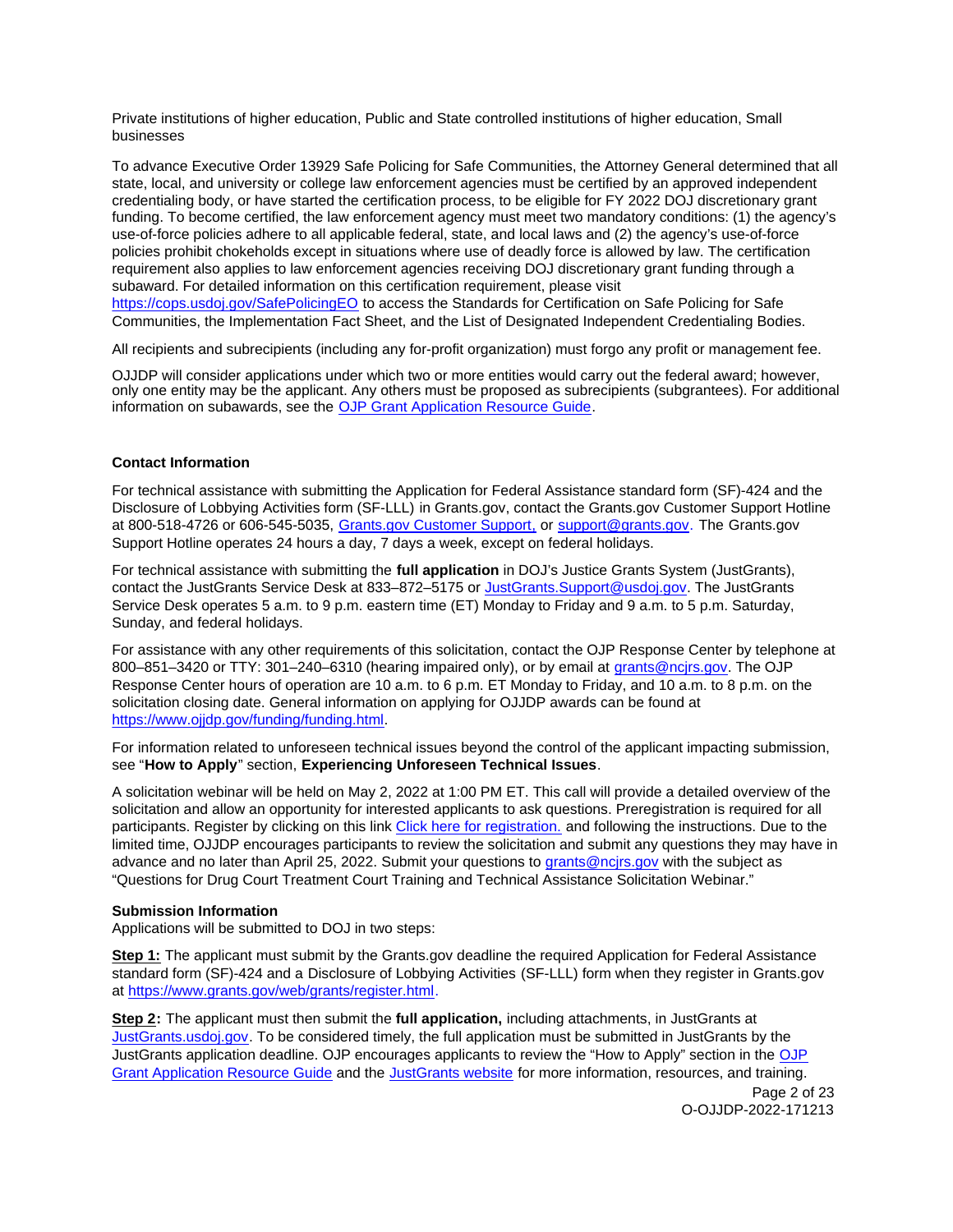Page 3 of 23 O-OJJDP-2022-171213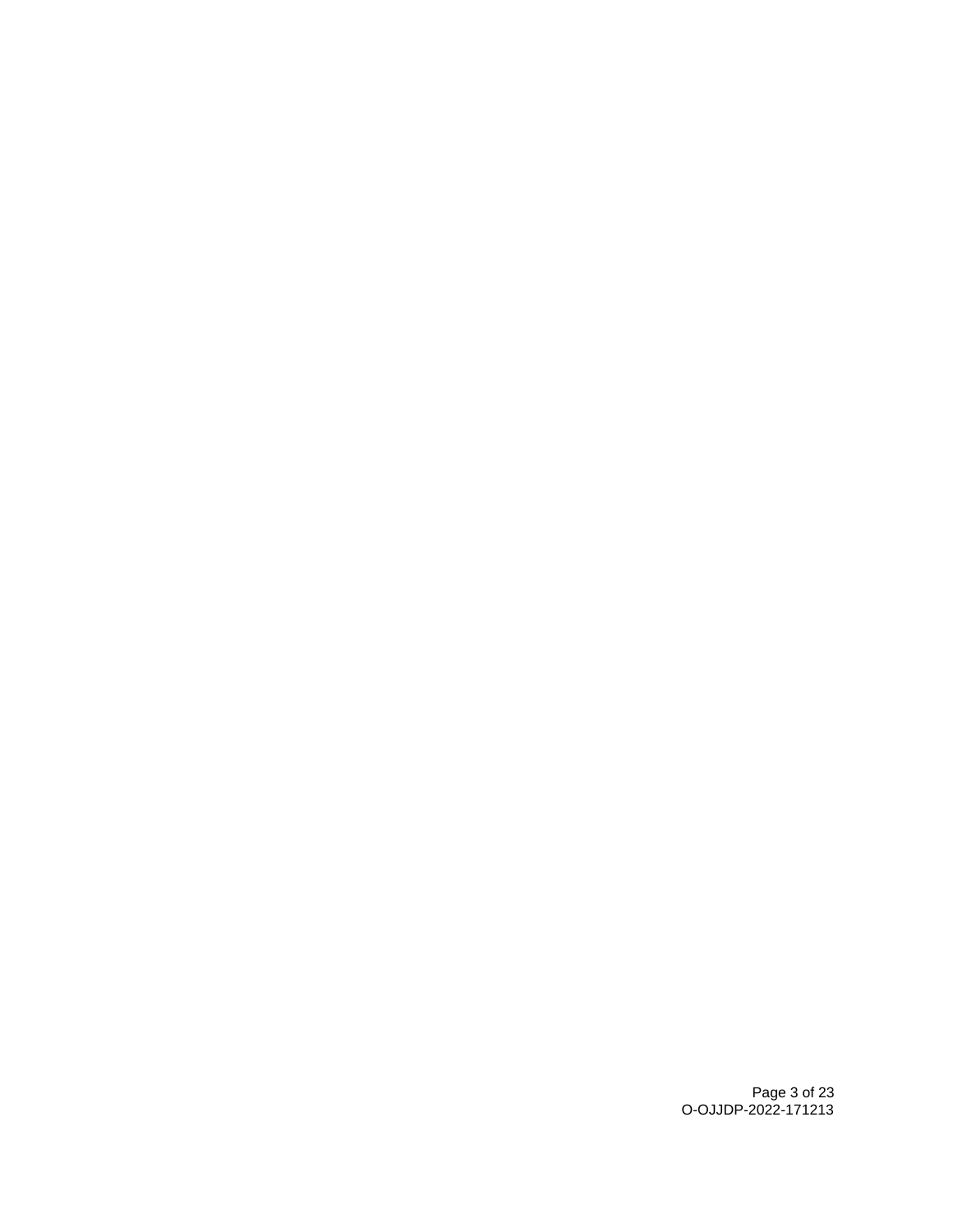# **Contents**

| Contact Information                                                                     | $\mathbf{2}$    |
|-----------------------------------------------------------------------------------------|-----------------|
| <b>Program Description</b>                                                              | 6               |
| Overview                                                                                | 6               |
| <b>Statutory Authority</b>                                                              | 6               |
| Specific Information                                                                    | $\,6\,$         |
| Goals, Objectives, Deliverables, and Timeline                                           | $\,6$           |
| Evidence-Based Programs or Practices                                                    | 12              |
| Information Regarding Potential Evaluation of Programs and Activities                   | 12 <sub>2</sub> |
| <b>Federal Award Information</b>                                                        | 12 <sup>2</sup> |
| Awards, Amounts and Durations                                                           | 13              |
| Availability of Funds                                                                   | 13              |
| <b>Types of Awards</b>                                                                  | 13              |
| Financial Management and System of Internal Controls                                    | 13              |
| Cost Sharing or Matching Requirement                                                    | 13              |
| Pre-agreement Costs (also known as Pre-award Costs)                                     | 13              |
| Limitation on Use of Award Funds for Employee Compensation: Waiver                      | 13              |
| Prior Approval, Planning, and Reporting of Conference/Meeting/Training Costs            | 14              |
| Costs Associated with Language Assistance (if applicable)                               | 14              |
| <b>Eligibility Information</b>                                                          | 14              |
| Application and Submission Information                                                  | 14              |
| Information to Complete the Application for Federal Assistance (SF-424)                 | 14              |
| Standard Applicant Information (JustGrants 424 and General Agency Information)          | 14              |
| Proposal Abstract                                                                       | 14              |
| <b>Proposal Narrative</b>                                                               | 15              |
| Goals, Objectives, Deliverables, and Timeline                                           | 16              |
| <b>Budget and Associated Documentation</b>                                              | 16              |
| Budget Worksheet and Budget Narrative (Web-based Form)                                  | 16              |
| Indirect Cost Rate Agreement (if applicable)                                            | 16              |
| Financial Management Questionnaire (including applicant disclosure of high-risk status) | 16              |
| Disclosure of Process Related to Executive Compensation                                 | 16              |
| <b>Additional Application Components</b>                                                | 16              |
| Research and Evaluation Independence and Integrity Statement                            | 16              |
| <b>Disclosures and Assurances</b>                                                       | 17              |
| Disclosure of Lobbying Activities                                                       | 17              |
| <b>DOJ Certified Standard Assurances</b>                                                | 17              |
| Applicant Disclosure of Duplication in Cost Items                                       | 17              |
| DOJ Certifications Regarding Lobbying; Debarment, Suspension and Other Responsibility   |                 |
| Matters; and Drug-Free Workplace Requirements                                           | 17              |
| Applicant Disclosure and Justification - DOJ High-Risk Grantees (if applicable)         | 17              |
| How to Apply                                                                            | 17              |
| Submission Dates and Time                                                               | 17              |
| Application Review Information                                                          | 18              |
| <b>Review Criteria</b>                                                                  | 18              |
| <b>Review Process</b>                                                                   | 19              |
| <b>Federal Award Administration Information</b>                                         | 19              |
| <b>Federal Award Notices</b>                                                            | 19              |
| Administrative, National Policy, and Other Legal Requirements                           | 19              |
|                                                                                         |                 |

Page 4 of 23 O-OJJDP-2022-171213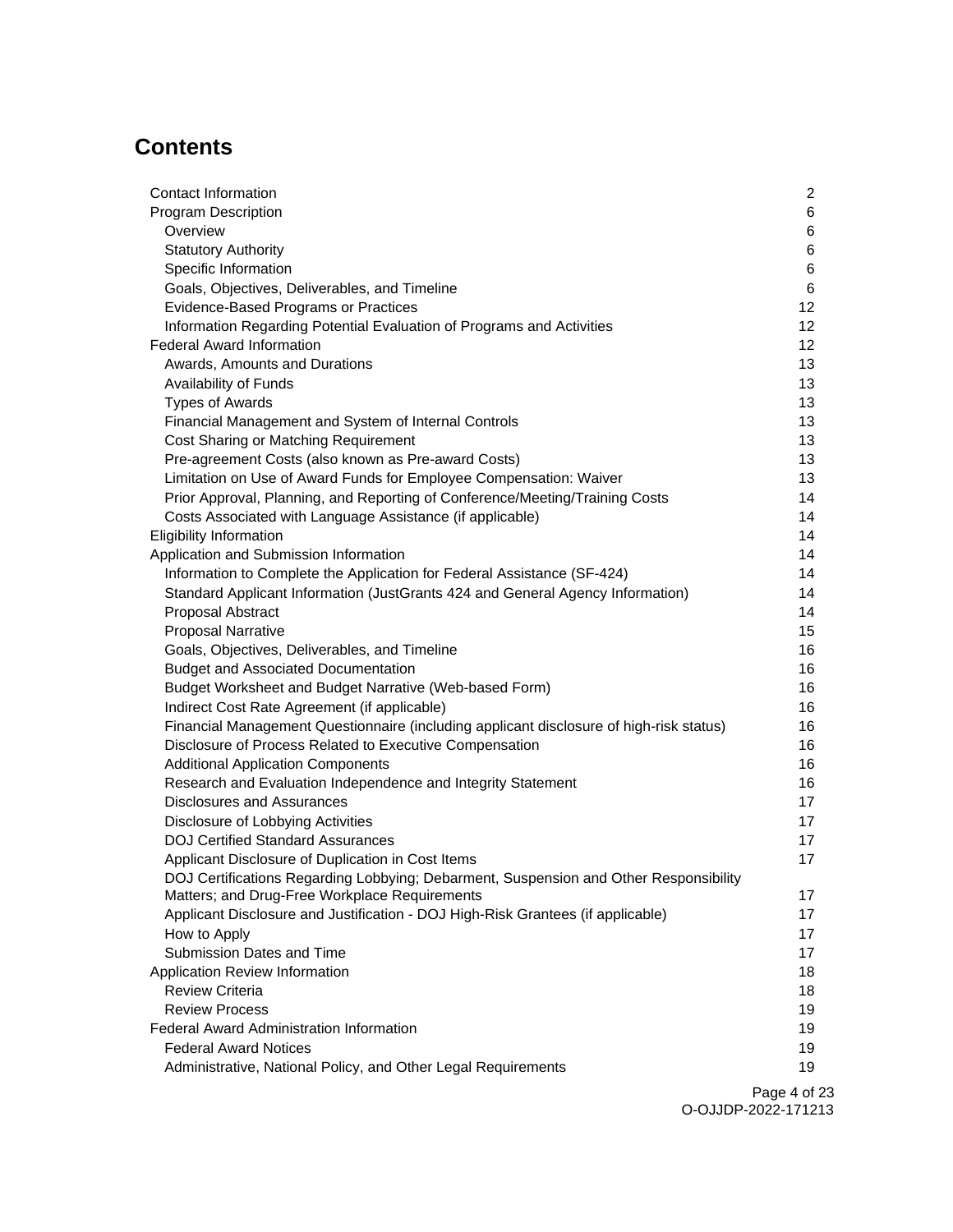| 20 |
|----|
| 20 |
| 20 |
| 20 |
| 20 |
| 20 |
| 20 |
| 21 |
|    |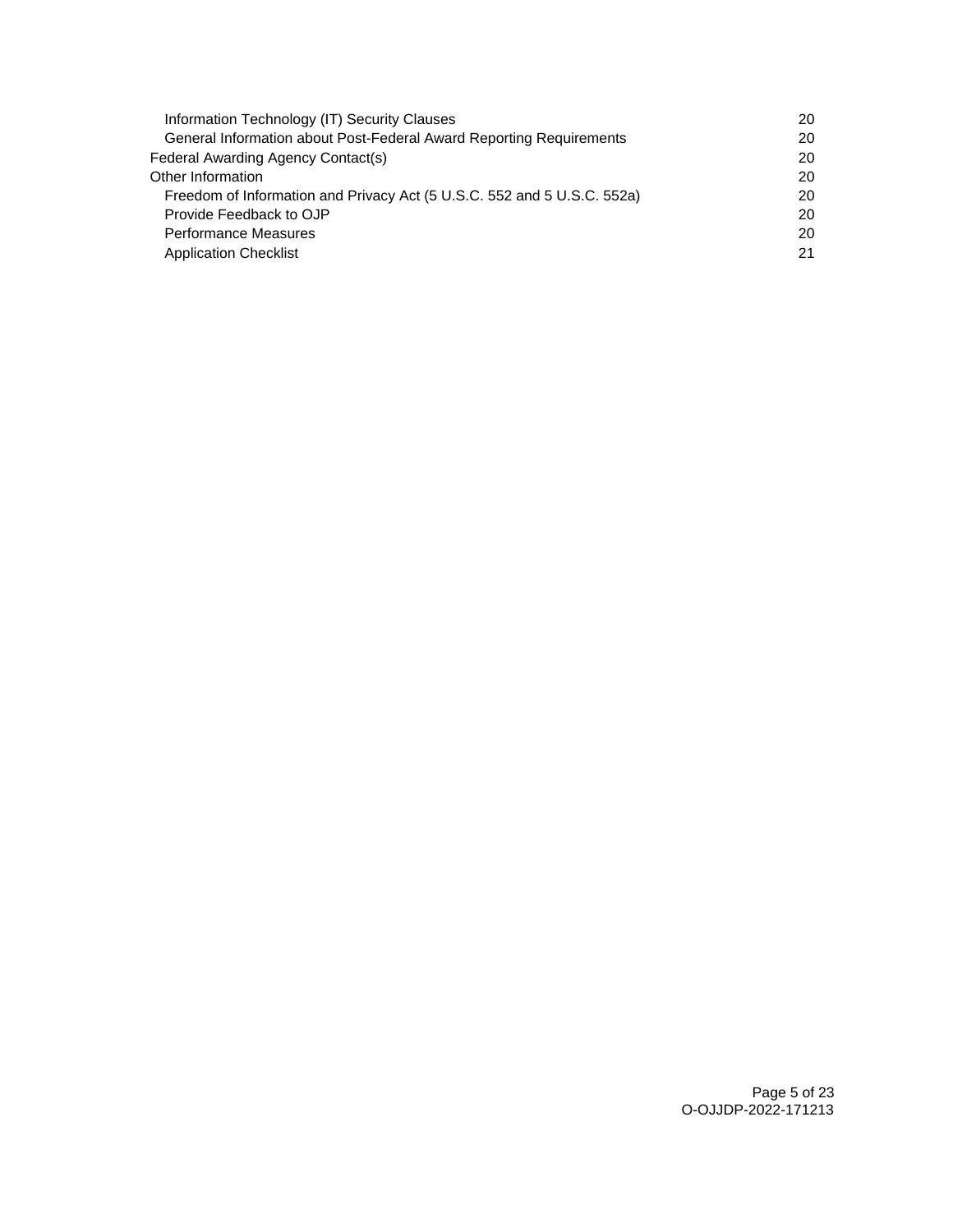## <span id="page-5-0"></span>**Program Description**

#### **Overview**

OJP is committed to advancing work that promotes civil rights and racial equity, increases access to justice, supports crime victims and individuals impacted by the justice system, strengthens community safety and protects the public from crime and evolving threats, and builds trust between law enforcement and the community.

OJJDP envisions a nation where our children are free from crime and violence. If they come into contact with the justice system, the contact should be rare, fair, and beneficial to them. To help OJJDP fulfill this vision, this program will fund training and technical assistance to states, state and local courts, units of local government, and governments that will build their capacity to develop, maintain, and enhance drug courts for individuals who misuse substances or have substance use disorders $_{11}$  and/or co-occurring mental health disorders.

## **Statutory Authority**

Pub. L. No. 90-351, Title I, Part EE (codified at 34 U.S.C. 10611 - 10619); Additional authority for awards under this solicitation may be provided by a full-year appropriations act for FY 2022. As of the writing of this solicitation, the Department of Justice is operating under a short-term "Continuing Resolution;" no full-year appropriation for the Department has been enacted for FY 2022.

## **Specific Information**

For this solicitation, the term "drug court" means a specially designed court calendar or docket; a separate or special jurisdiction court is neither necessary nor encouraged.

When implemented in an evidence-based manner, drug treatment courts can reduce recidivism and substance misuse/use disorders among high-risk participants and increase their likelihood of successful rehabilitation.[\[2\]](#_ftn2)  Juvenile and family treatment courts offer a specialized way to respond to the needs of substance-using individuals and their complex disorders, which require targeted interventions.

OJJDP seeks providers with extensive expertise in providing training and technical assistance to develop and improve juvenile or family treatment court strategies. The providers should have substantial experience conducting assessments of technical assistance needs, utilizing best program practices, assessing substance misuse/use disorders and co-occurring mental health capacities of established juvenile or family treatment court programs, developing and conducting training for juvenile or family treatment courts, conducting post-training evaluations, and effectively communicating and collaborating with other agencies to enhance treatment outcomes. Successful applicants will work with OJJDP to provide guidance on training topics, publications, manuals, training conferences, selection of grantees for onsite visits, and other substantive issues and deliverables.

Providers will be expected to coordinate and collaborate with other OJJDP-funded training and technical assistance (TTA) providers, specifically with the Opioid Affected Youth Initiative TTA, Tribal Youth Resource Center, and National Drug Court Resource Center, and others as directed by OJJDP.

#### **Goals, Objectives, Deliverables, and Timeline**

## **Category 1: Juvenile Drug Treatment Courts TTA Program**

#### **Goals**

The goal of the Juvenile Drug Treatment Courts (JDTC) TTA Program is to build the capacity and effectiveness of juvenile drug treatment courts. The successful applicant should have substantial experience in assessing TTA needs, effectively communicating and collaborating with drug courts, providing peer-to-peer training, providing individualized technical assistance, and conducting post-training follow-up and evaluations. Training and technical assistance should be targeted to all OJJDP-funded juvenile drug treatment courts and reach as many nonfunded juvenile drug treatment courts as possible.

> Page 6 of 23 O-OJJDP-2022-171213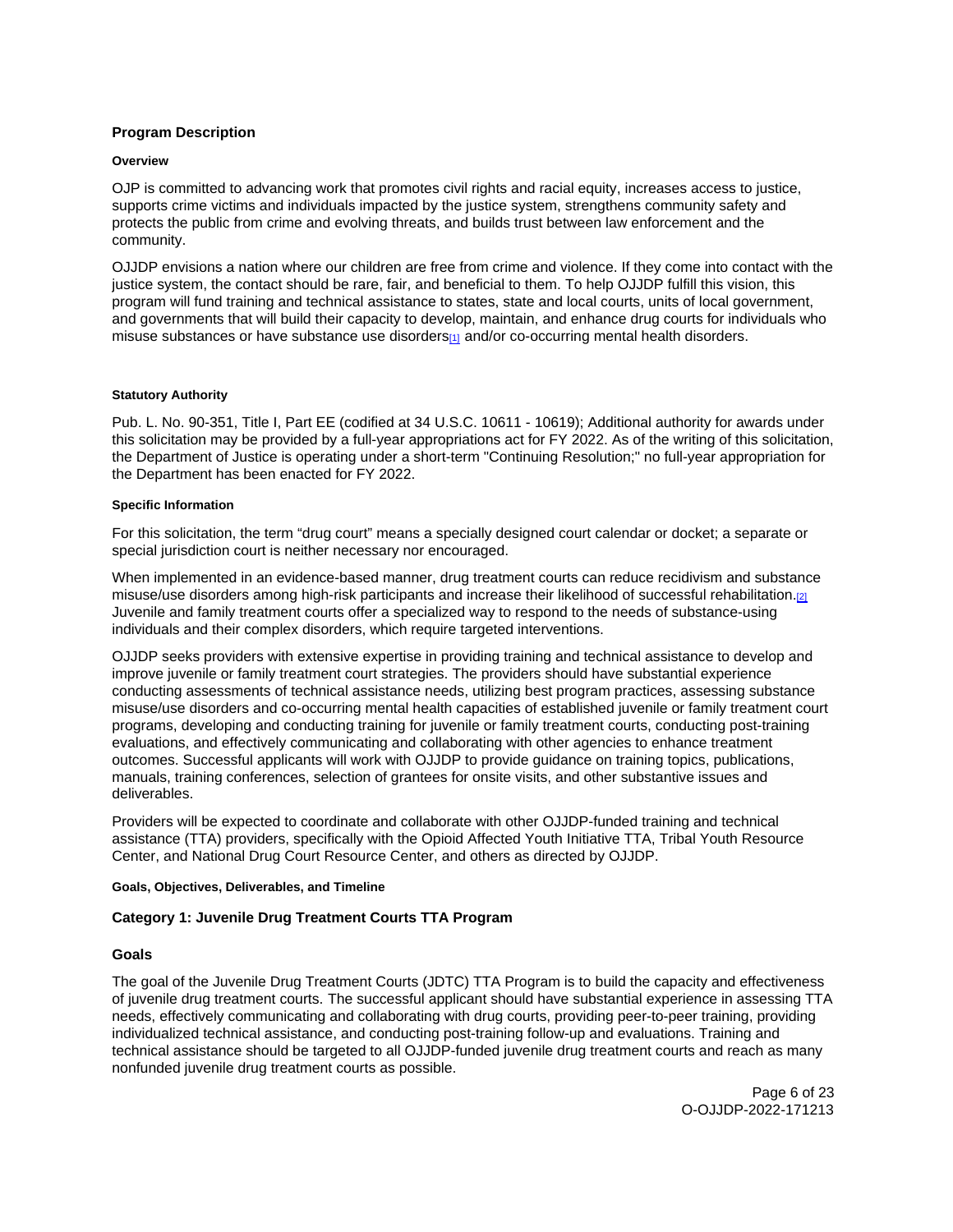# **Objectives**

 objective, it is expected that the successful applicant will: The program's overall objective is to provide JDTC practitioners with training and technical assistance that will develop, maintain, and enhance their juvenile drug treatment court. These strategies should target practices that are consistent with the [Juvenile Drug Treatment Court \(JDTC\) Guidelines.](https://www.ojjdp.gov/juvenile-drug-treatment-court-guidelines.html) It is expected that the successful applicant will develop a TTA strategy and prioritization approach that includes both OJJDP-funded juvenile drug treatment courts and other juvenile drug treatment courts with identified needs.[\[3\]](#_ftn3) To achieve this overall

- Assess and address the national JDTC behavioral health training needs.
- Provide JDTCs with local and regional TTA, including rural and remote areas, that will enhance their capacity, knowledge, and skills to align with the practices of the JDTC Guidelines. It is expected that this will include assessing needs, initiating and supporting strategic planning, assisting with the implementation of appropriate program improvements, assessing program performance, and helping sustain effective JDTC programs.
- Assist OJJDP in identifying promising, innovative, and effective adolescent recovery programs, and assist JDTCs in establishing and sustaining collaborative partnerships with adolescent recovery service providers and stakeholders.
- Coordinate and collaborate with the OJJDP Opioid Affected Youth Initiative TTA provider, Tribal Youth Resource Center, and Family Treatment Courts TTA provider in helping program sites develop and implement effective, data-driven responses that address substance misuse/ use disorders, particularly opioids, and provide services to improve public safety and outcomes for children, youth, and families impacted by the national opioid crisis.
- Coordinate and collaborate with the Bureau of Justice Assistance's (BJA) National Drug Court Resource Center.
- Participate in OJJDP-directed TTA provider meetings, conferences, and webinars that correspond with the Drug Treatment Court TTA Program.

## **Deliverables**

In addition to the strategy and content of the program design, the successful applicant must complete the following deliverables during the project period. Additional deliverables may be developed annually according to need and funding ability. When the project ends, or before if specified, OJJDP will require the awardee to transfer OJJDP-funded work products to OJJDP. With guidance from OJJDP, the successful applicant will develop the following:

## **1. TTA Transition Plan**

A transition work plan that describes how the grantee will incorporate data, materials, and processes from the current OJJDP-funded TTA provider into the applicant's proposed TTA approach, including collaboration and interface between outgoing and incoming providers during the transition phase.

## **2. TTA Needs Assessment**

- A plan (including timelines, performance measures, and benchmarks) that specifies which activities the grantee will conduct to achieve the program goals and objectives. Potential activities and deliverables should include, but are not limited to:
	- Develop cost-effective and sustainable strategies for local/statewide juvenile drug treatment courts to internally evaluate court programs and monitor participant outcomes.
- A plan of action for training requests to assist in developing a comprehensive strategic plan utilizing the JDTC Court Self-Assessment Tool for both OJJDP-funded and nonfunded JDTCs.

## **3. TTA Plan, Protocols, and Delivery**

Develop and execute a strategic TTA plan (in coordination with OJJDP) and protocols, including timelines,

Page 7 of 23 O-OJJDP-2022-171213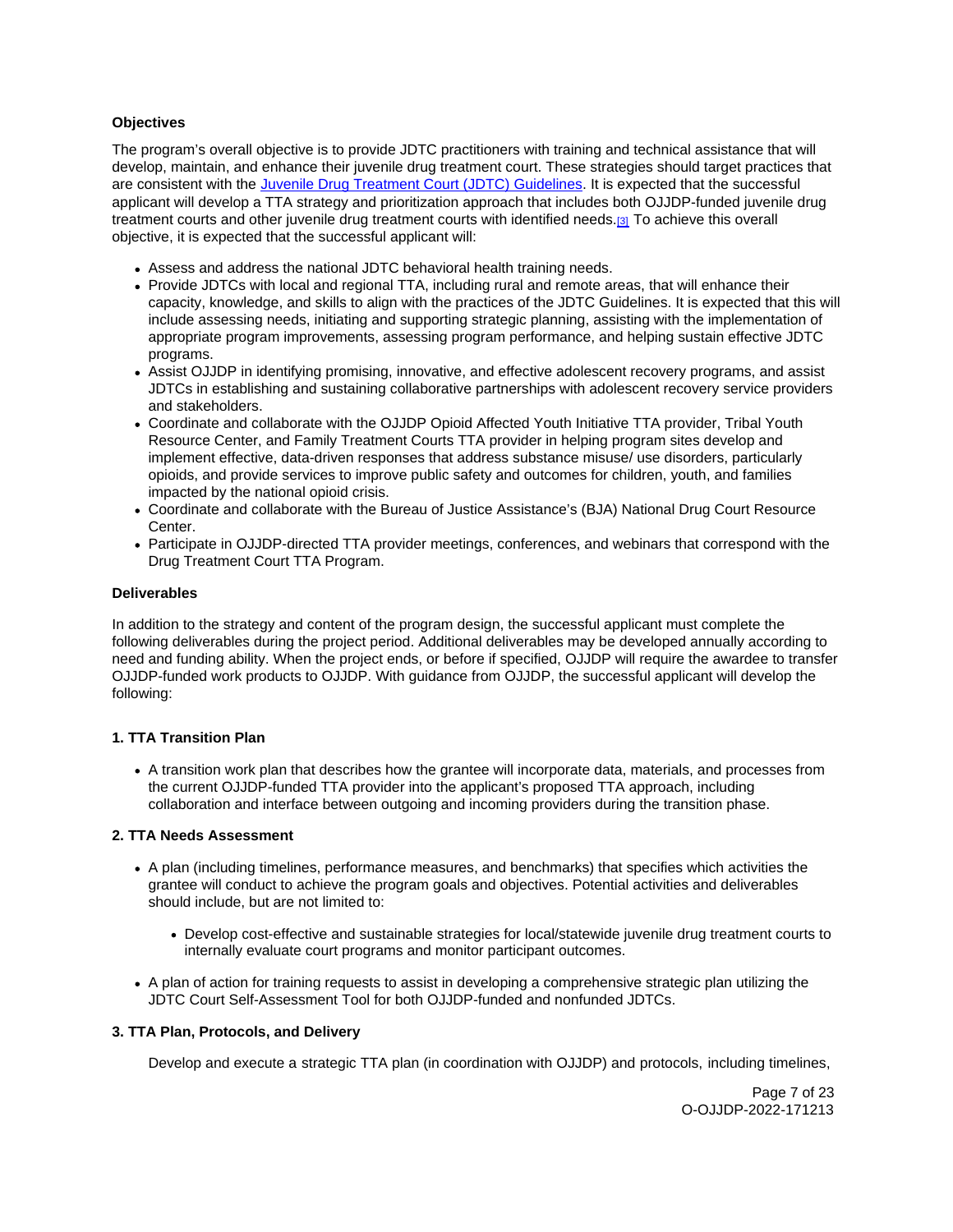performance measures, and benchmarks, that specifies which activities the applicant will conduct to achieve the program goals and objectives. This plan should be focused on assisting with the implementation and alignment of the JDTC Guidelines.

- Utilizing the findings of the JDTC Guideline Research and Evaluation study, provide a plan that ensures that the field is knowledgeable about the findings and all other rigorous research relevant to JDTCs nationwide.
- A plan to deliver consistent and quality TTA based on the alignment of service delivery to the JDTC Guidelines and performance monitoring. Potential activities and deliverables should include, but are not limited to:
	- Utilizing the JDTC court self-assessment tool $_{[4]}$  and/or administrative data to capture technical assistance needs of grantees, provide a strategic plan that ensures alignment with the JDTC Guidelines; track and report results and participant outcomes to OJJDP.
	- Strategies to engage OJJDP juvenile drug treatment court grantees and maintain ongoing communication.
	- Develop an individualized, site-specific technical assistance approach based on the results of the court self-assessment tool.
	- Follow up with trained drug court teams and track implementation processes, note implementation challenges, monitor participant outcomes, and provide limited, ongoing technical assistance.
- A directory of training experts in juvenile drug treatment courts, trauma-informed care approaches, substance use disorder, co-occurring disorders, mental health, and diverse treatment approaches such as inpatient, outpatient, telehealth, $<sub>[5]</sub>$  medication-assisted treatment, and recovery communities.</sub>
- A training proposal to support OJJDP-funded JDTCs that are in various phases (planning, implementation, and sustainability).
- For statewide initiatives:
	- Assist states in using data and program performance measures to ensure JDTC sustainability.
	- Track and assist states that are aligning with the JDTC Guidelines model to ensure JDTCs are operating with fidelity.
	- Assist states in implementing a systems approach to increase statewide JDTC capacity and increase participation levels.
- A projected plan for delivering remote TTA. Potential activities and deliverables could include but are not limited to:
	- Web-based and/or virtual technical assistance tools (webinars, Zoom, WebEx, On-Demand, etc.) for download and/or online streaming, and determine how they will be marketed to reach all jurisdictions, particularly rural areas.
- A projected plan for coordinating and collaborating with OJJDP's Opioid Affected Youth Initiative TTA provider, Tribal Youth Center TTA Program, and Family Treatment Courts TTA provider in helping program sites develop and implement an effective, data-driven response that addresses the use of opioids and provides services to improve public safety and outcomes for children, youth, and their families impacted by the opioid crisis.

# **4. Marketing Plan**

- A program marketing plan that outlines the development of products and materials that will inform JDTCs of the available training services.
	- Ensure that training materials developed are culturally and linguistically responsive to JDTC communities across the nation.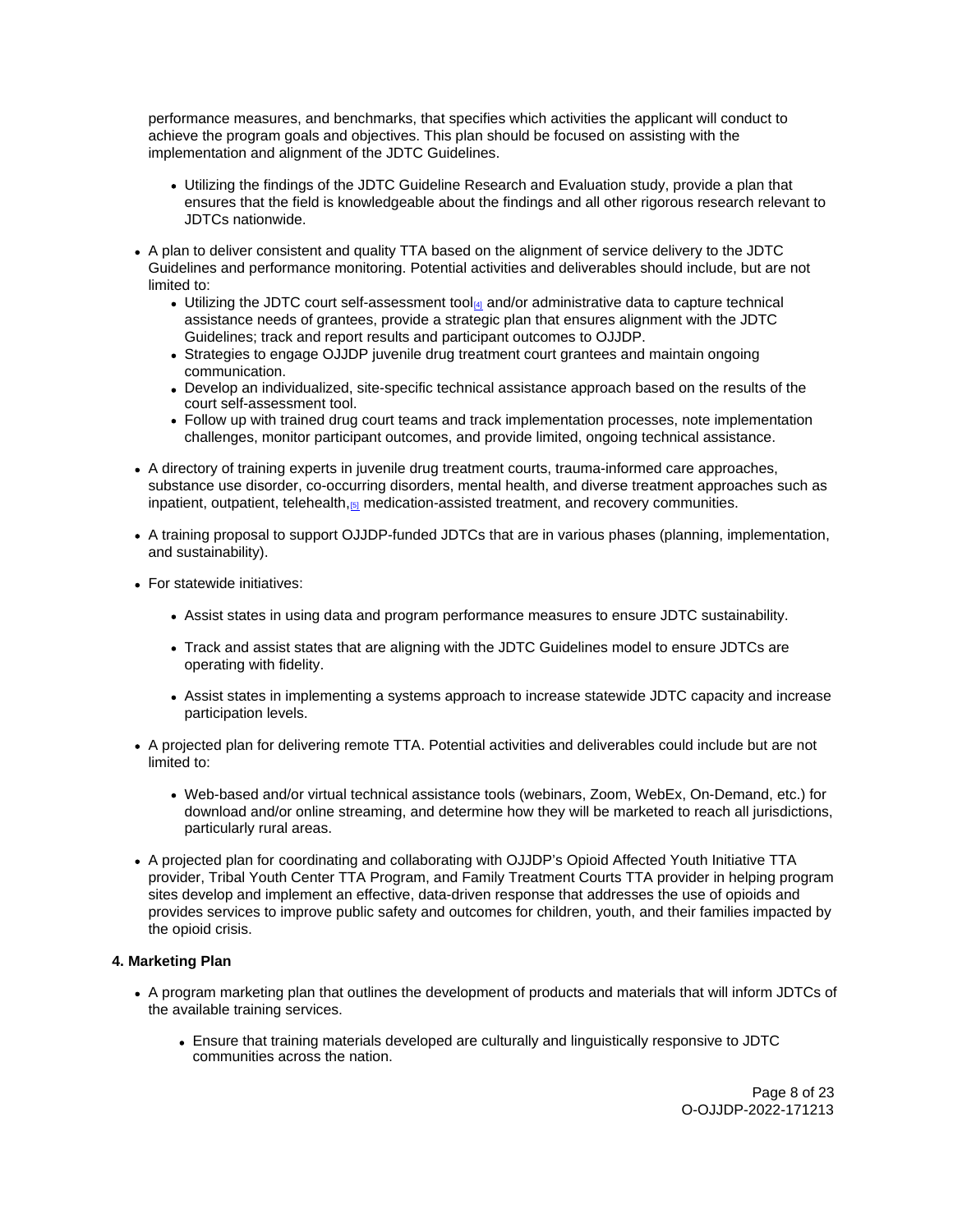Maintain the established web-based, interactive map of JDTCs across the nation in collaboration with BJA's National Drug Court Resource Center.

# **Category 2: Family Treatment Courts TTA Program**

## **Goals**

The goal of the Family Treatment Courts (FTC) TTA Program is to help family treatment court practitioners to develop, maintain, and enhance FTCs. The successful applicant should have substantial experience in assessing training needs, effectively communicating and collaborating with drug courts, providing peer-to-peer training, and conducting post-training followup and evaluations. It is expected that the successful applicant will develop a TTA strategy and prioritization approach that includes both OJJDP-funded family treatment courts and other family treatment courts with identified needs.<sup>[6]</sup>

## **Objectives**

The program's overall objective is to provide FTC practitioners with TTA that will develop, maintain, and enhance FTCs. OJJDP encourages applicants to utilize TTA methods that incorporate the Family Treatment Court Best Practice Standards. The eight standards provide guidance to communities, states, tribes, and funders for improving outcomes for children, parents, and families affected by substance misuse/use disorder and cooccurring disorders who are involved in the child welfare system. More information on the standards can be found here: [https://ojjdp.ojp.gov/programs/family-drug-court-program.](https://ojjdp.ojp.gov/programs/family-drug-court-program)

It is expected that the successful applicant will:

- Assess and address the TTA needs of FTCs and recommend a plan to deliver assistance to jurisdictions at the national, regional, and state levels.
- Develop, implement, and enhance TTA materials and activities, including, but not limited to, standards, guidelines, protocols, TTA intake, and delivery methods.
- Provide TTA to OJJDP-funded family treatment court grantees that will include implementation, enhancement, and state-level initiatives. TTA support should help family treatment courts build program capacity, assess needs, initiate strategic planning, implement appropriate program improvements, provide peer-to-peer coordination, evaluate program performance, and sustain their programs.
- Identify, describe, and document best practices and lessons learned regarding family treatment court implementation, enhancement, and state-level initiatives to share with OJJDP-funded grantees, OJJDP, and other jurisdictions as directed.
- Coordinate and collaborate with the OJJDP Opioid Affected Youth Initiative TTA provider, Tribal Youth Center TTA Program, and Juvenile Drug Treatment Courts TTA provider in helping program sites develop and implement effective, data-driven responses that address substance misuse, particularly opioids, and provide services to improve public safety and outcomes for children, youth, and families impacted by the national opioid crisis.

**Deliverables.** In addition to the strategy and content of the program design, the successful applicant must complete the following deliverables during the project period. Additional deliverables may be developed annually according to need and funding ability. When the project ends, or before if specified, OJJDP will require the awardee to transfer OJJDP-funded work products to OJJDP. With guidance from OJJDP, the successful applicant will develop the following:

# **1. TTA Transition Plan**

A transition work plan that describes how the grantee will incorporate data, materials, and processes from the current OJJDP-funded TTA provider into the applicant's proposed TTA approach, including collaboration and interface between outgoing and incoming providers during the transition phase.

# **2. TTA Needs Assessment.**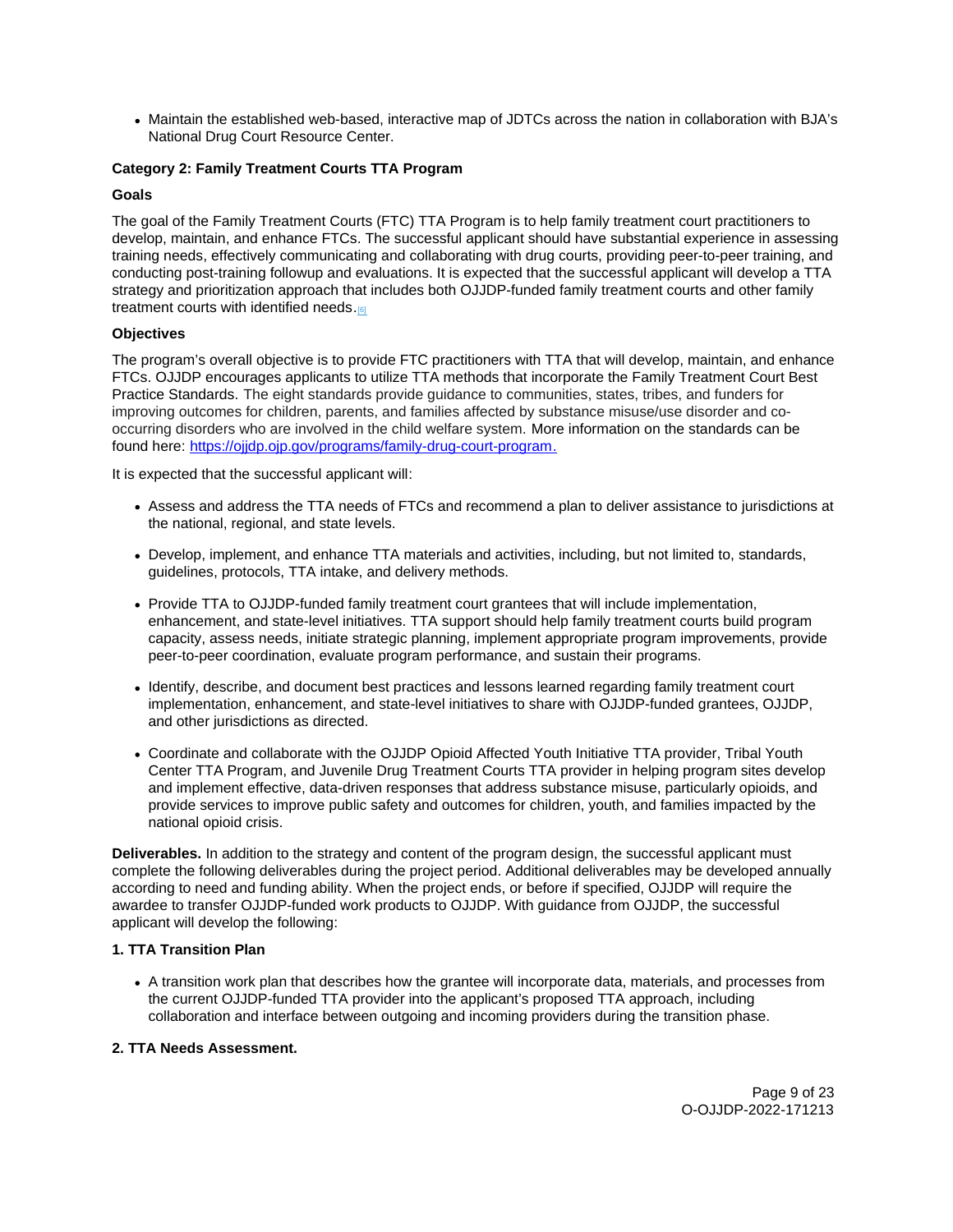- A plan (including timelines, performance measures, and benchmarks to measure internal progress) that specifies which activities the grantee will conduct to achieve the program goals and objectives. Potential activities and deliverables should include, but are not limited to:
	- Develop cost-effective and sustainable strategies for local family treatment courts and statewide initiatives to internally evaluate court programs and monitor participant outcomes.
	- Develop strategies to address the disparate needs of urban versus suburban, tribal, and rural FTC programs and their beneficiaries.
- A plan of action to address TTA requests from FTCs that includes the collection and use of program evaluation management data. Potential activities and deliverables should include, but are not limited to:
	- Conduct a TTA needs assessment with FTCs to identify strengths and gaps in current knowledge and practices.
	- Propose methods for FTCs to conduct self-assessments of their drug court operations as a guide to shaping their TTA requests and maximizing the value and impact of TTA.
	- Develop and implement a prioritization process for fulfilling training requests.

## **3. TTA Plan, Protocols, and Delivery**

- Training, technical assistance, and evaluation protocols to ensure quality of service delivery. Potential activities and deliverables should include, but are not limited to:
	- A projected plan describing how the applicant will engage OJJDP FTC grantees and maintain ongoing communication.
	- Implementing an instrument to capture technical assistance recipients' evaluation and feedback and their level of satisfaction with the services provided, and track and report results to OJJDP.
- Develop a mechanism for identifying and responding to FTC training needs (local/regional/statewide) that maximizes OJJDP funding and increases training participation, utilization, and adoption of TTA recommendations.
- A training proposal to support OJJDP-funded FTCs that are in various phases (planning, implementation, and sustainability).
- A multidisciplinary directory of experts who possess diverse skills and abilities relevant to the FTC issues identified in the TTA needs assessment, including, but not limited to: trauma-informed care approaches, substance use disorder, co-occurring disorders, mental health, and diverse treatment approaches such as inpatient, outpatient, telehealth, medication-assisted treatment, and recovery communities.
- A projected plan for onsite and virtual training and technical assistance visits. Potential activities and deliverables could include, but are not limited to:
	- Facilitate strategic planning meetings, conduct trainings, assist with program design, review data collection and analysis tools and strategies, and advise grantees on meeting their objectives.
	- For statewide initiatives:
	- Assist states in implementing a systems approach to increase statewide FTC capacity and increase participation levels of high-risk/high-need families in existing family treatment courts.
	- Track and assist states that are developing standards/certification processes to ensure the operation of family treatment courts with fidelity to evidence-based practices.
	- Assist states in using data and program performance measures to ensure FTC sustainability.

Develop strategies to engage child welfare partners at the state level with a clear understanding of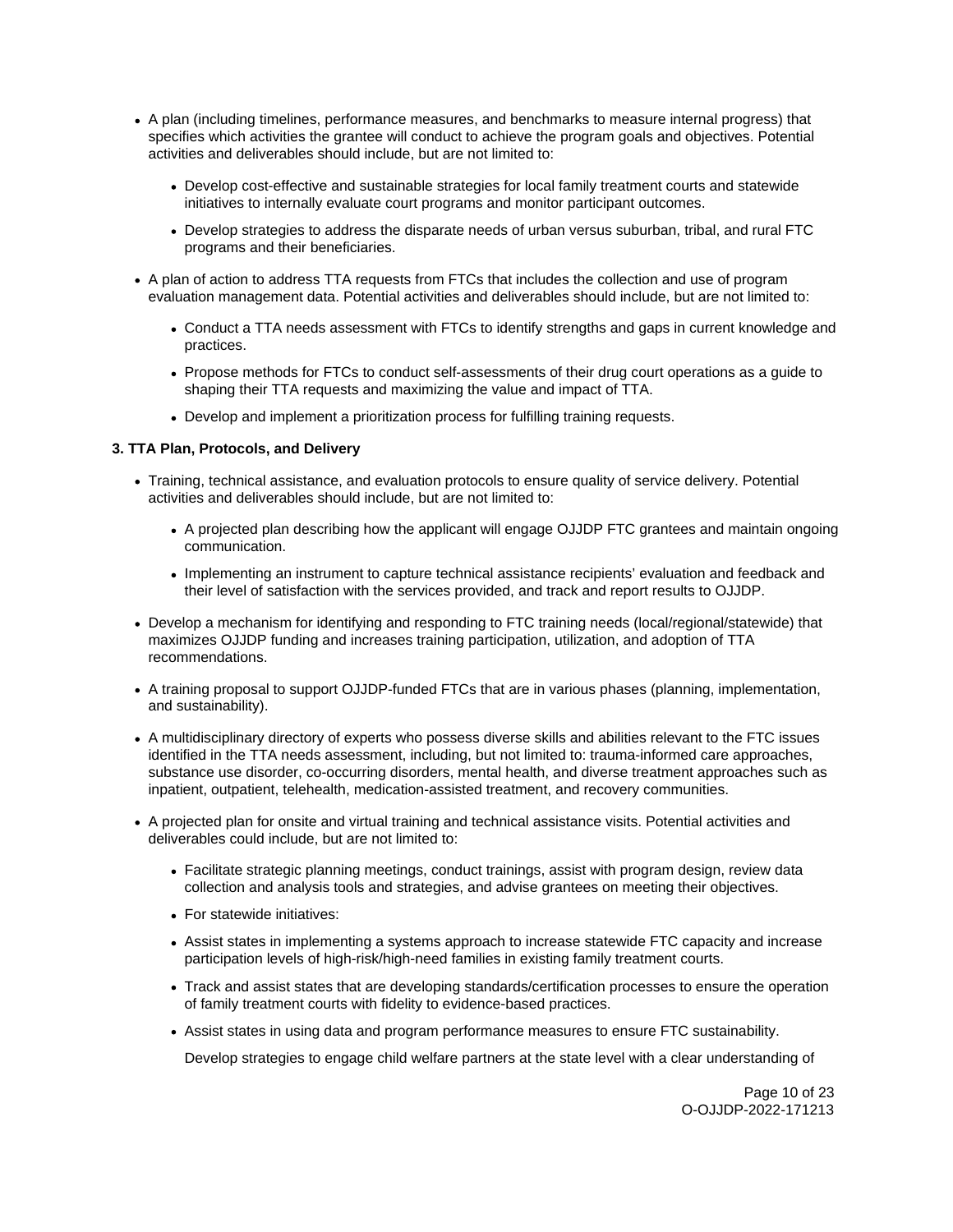how those partnerships are critical to implementing the goals and objectives of the Families First Prevention and Services Act of 2018.

- Submission of site visit reports to OJJDP after each onsite visit summarizing findings and recommended next steps.
- Develop and implement a mechanism to track courts' implementation of technical assistance recommendations.
- Follow up with FTC teams, track implementation processes, note implementation challenges, and provide ongoing technical assistance.
- A projected plan for delivering remote TTA. Potential activities and deliverables could include, but are not limited to:
	- Web-based and/or virtual technical assistance tools (webinars, Zoom, WebEx, On-Demand, etc.) for download and/or online streaming, and determine how they will be marketed to reach all jurisdictions, particularly tribal and rural areas.
- A projected plan to facilitate and coordinate mentor court peer-learning opportunities.
- A projected plan for coordinating and collaborating with OJJDP's Opioid Affected Youth Initiative TTA provider, Tribal Youth Resource Center, and Juvenile Drug Treatment Courts TTA provider in helping program sites develop and implement an effective, data-driven response that addresses the use of opioids and provides services to improve public safety and outcomes for children, youth, and their families impacted by the opioid crisis.

## **4. Marketing Plan**

- A program marketing plan to inform OJJDP-funded FTC personnel about available technical assistance, trainings, products, lessons learned, and materials. Potential activities and deliverables should include, but are not limited to:
	- A projected plan describing how web-based and/or virtual technical assistance opportunities (webinars, Zoom, etc.) will be made available for download and/or online streaming, and how they will be marketed to reach all jurisdictions, particularly in tribal and rural areas.
- Contribute and coordinate efforts to ensure Family Treatment Court Programs are represented in the National Drug Court Resource Center's web-based map.
- A plan for maintaining a presence at national and/or state drug court conferences and training events to engage a larger audience representing stakeholders across multiple, relevant disciplines.

**Both Categories.** Applicants should be realistic and strategic in estimating the cost of deliverables and in detailing the implementation schedule. OJJDP expects that all program materials developed will be adaptable to address cultural or racial, ethnic, and linguistic diversity for differing populations. OJJDP also encourages applicants to be innovative and expects applicants to propose alternative approaches to the delivery of training and technical assistance to maximize resources.

The Goals, Objectives, and Deliverables are directly related to the performance measures that show the completed work's results, as discussed under the Application and Submission Information section.

**Equity and Inclusion.** Applicants should include in their application a plan that describes how the applicant will ensure equitable access to services for all justice-involved children, youth, and/or families eligible for the program.

**Family Engagement.** OJJDP envisions a transformed juvenile justice system that recognizes and builds upon the strengths, values, and diversity of families and communities to best serve the children and youth who come

> Page 11 of 23 O-OJJDP-2022-171213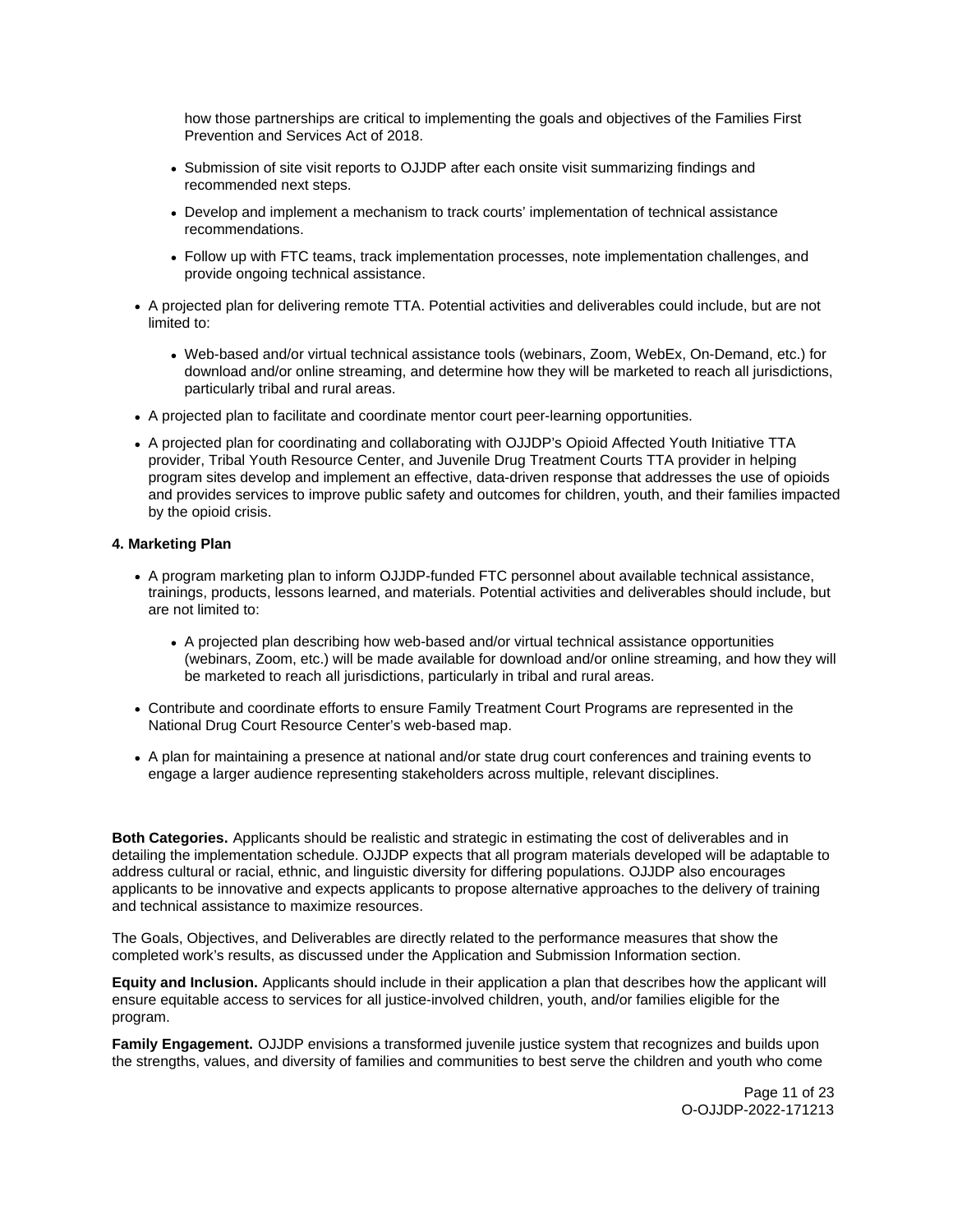<span id="page-11-0"></span>into contact with the system and to improve both safety and quality of life for all. This system will honor and support families before, during, and after their children have contact with the system. Applicants should describe how the proposed program will include a family engagement component.

## **OJJDP Training and Technical Assistance Awardee Standards**

OJJDP has developed the Core Performance Standards for Training, Technical Assistance, and Evaluation to promote among providers the consistency and quality of OJJDP-sponsored training and technical assistance and to advance common expectations of performance excellence. The standards present minimum expectations that providers must meet for effective practice in the planning, coordination, delivery, and evaluation of training.

Requirements related to coordination of activities will include, but are not limited to:

- **Coordination with OJJDP NTTAC.** OJJDP requires all training and technical assistance projects to coordinate their activities with the OJJDP National Training and Technical Assistance Center (NTTAC) by complying with all OJJDP/NTTAC protocols to ensure coordinated delivery of services among providers and the effective use of OJJDP grant funding. OJJDP reserves the right to modify these protocols at any time with reasonable notice to the grantee prior to project completion.
- **OJJDP-funded webinars.** The award recipient must comply with OJJDP's webinar guidelines, as described in the Core Performance Standards. Minimally, OJJDP training and technical assistance providers will submit information to OJJDP in advance of all events for the online calendar, record events, and provide the final files (which must be compliant with Section 508 of the Workforce Rehabilitation Act) to OJJDP or OJJDP's representative. For more information on Section 508 of the Workforce Rehabilitation Act, visit [https://www.section508.gov/.](https://www.section508.gov/)
- **Training information sharing.** OJP will collect information from its program offices on OJP-funded training and technical assistance events. Award recipients must use OJJDP's standard electronic training request form, submit information to OJJDP on all training events (e.g., name of requester, description of request, dates of event) 30 days in advance of the event date, and report additional data, as OJJDP requires.

[\[1\]](#_ftnref1) When describing substance misuse, the Diagnostic and Statistical Manual of Mental Disorders, Fifth Edition (DSM-V) uses the term "substance use disorder" for the clinical and functional assessment of an individual's recurrent use of alcohol and/or drugs that cause significant impairment, such as health problems; disabilities; or failure to meet work, school, or home responsibilities. For more information, see <https://www.samhsa.gov/disorders/substance-use>

[\[2\]](#_ftnref2) Mitchell, O., Wilson, D.B., Eggers, A., and MacKenzie, D.L. 2012. Assessing the effectiveness of drug courts on recidivism: A meta-analytic review of traditional and non-traditional drug courts. Journal of Criminal Justice 40:60–71.

[\[3\]](#_ftnref3) OJJDP-funded juvenile drug treatment court grantees may be found at

[https://external.ojp.usdoj.gov/selector/office?po=OJJDP&fiscalYear=2018&defaultYear=Y.](https://external.ojp.usdoj.gov/selector/office?po=OJJDP&fiscalYear=2018&defaultYear=Y)

[\[4\]](#_ftnref4) The court self-assessment is an online survey completed by juvenile drug treatment court programs to assess readiness and implementation of key components of the OJJDP Guidelines.

[\[5\]](#_ftnref5) Use of telecommunications technology to deliver healthcare at a distance from the patient.

[\[6\]](#_ftnref6) OJJDP-funded family drug court grantees may be found at

[https://external.ojp.usdoj.gov/selector/office?po=OJJDP&fiscalYear=2018&defaultYear=Y.](https://external.ojp.usdoj.gov/selector/office?po=OJJDP&fiscalYear=2018&defaultYear=Y)

#### **Evidence-Based Programs or Practices**

OJP strongly encourages the use of data and evidence in policymaking and program development for criminal justice, juvenile justice, and crime victim services. For additional information and resources on evidence-based programs or practices, see the [OJP Grant Application Resource Guide.](https://www.ojp.gov/funding/apply/ojp-grant-application-resource-guide#evidence-based)

#### **Information Regarding Potential Evaluation of Programs and Activities**

OJP may conduct or support an evaluation of the programs and activities funded under this solicitation. For additional information, see the [OJP Grant Application Resource Guide](https://www.ojp.gov/funding/apply/ojp-grant-application-resource-guide#potential-evaluation) section entitled "Information Regarding Potential Evaluation of Programs and Activities."

## **Federal Award Information**

**Solicitation Categories**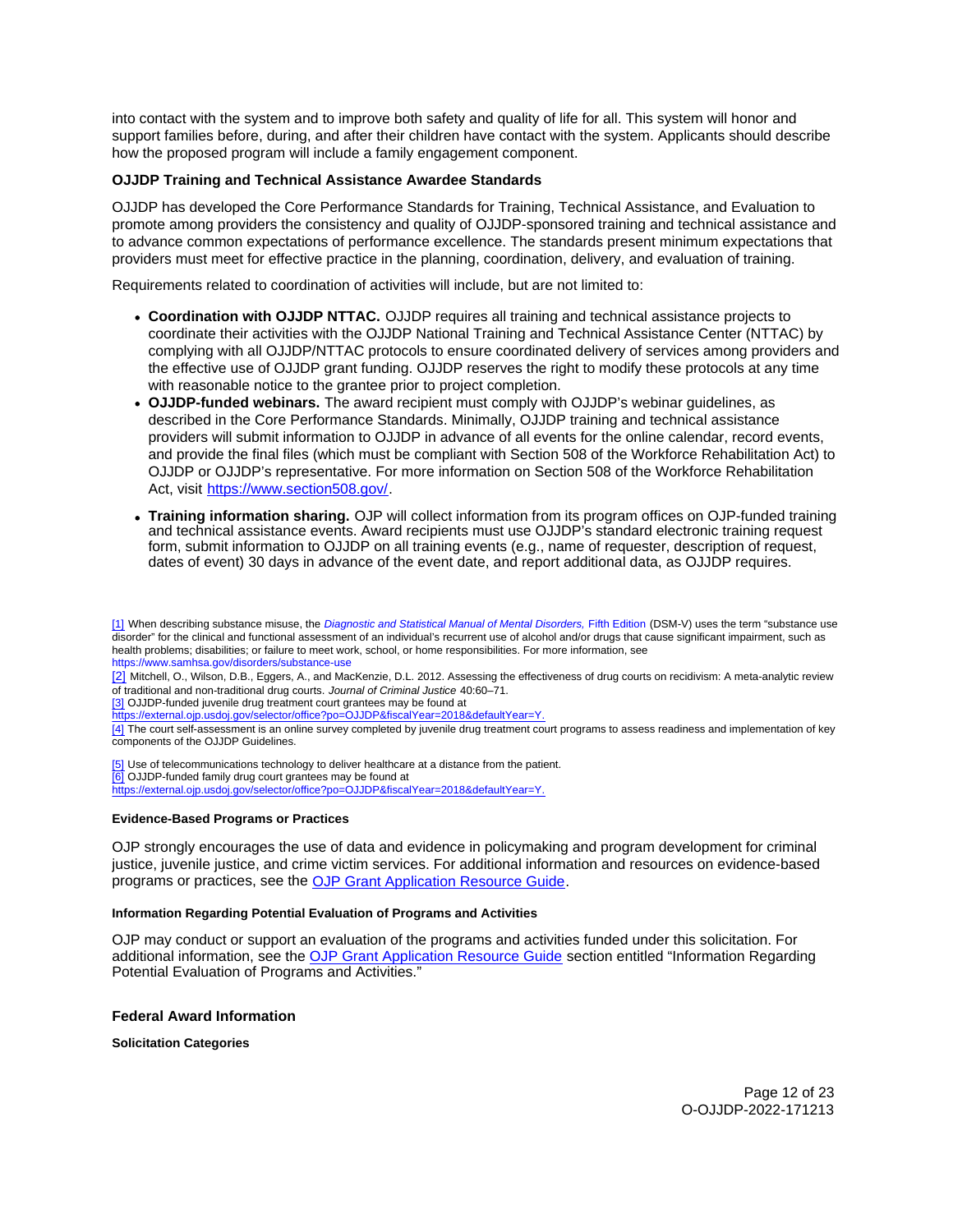<span id="page-12-0"></span>

| <b>Competition ID</b>   | Category *                                                                                 | Number of<br><b>Awards</b> | <b>Dollar Amount for</b><br>Award | Performance<br><b>Start Date</b> | Performance<br><b>Duration</b><br>(Months) |
|-------------------------|--------------------------------------------------------------------------------------------|----------------------------|-----------------------------------|----------------------------------|--------------------------------------------|
| C-OJJDP-2022-00006-PROD | 1-Juvenile Drug<br><b>Treatment Courts</b><br>Training and Technical<br>Assistance Program |                            | \$4,000,000.00                    | 10/1/22 12:00<br>AM              | 36                                         |
| C-OJJDP-2022-00007-PROD | 2-Family Treatment<br>Courts Training and<br><b>Technical Assistance</b><br>Program        |                            | \$5,000,000.00                    | 10/1/22 12:00<br>AM              | 36                                         |

#### **Awards, Amounts and Durations**

# 10/1/22 12:00 AM 36

**Period of Performance Start Date Period of Performance Duration (Months)** 

**Anticipated Total Amount to be Awarded Under Solicitation**  \$9,000,000.00

#### **Availability of Funds**

This solicitation, and awards (if any are made) under this solicitation, are subject to the availability of appropriated funds and to any modifications or additional requirements that may be imposed by the agency or by law. In addition, nothing in this solicitation is intended to, and does not, create any right or benefit, substantive or procedural, enforceable at law or in equity by any party against the United States, its departments, agencies, or entities, its officers, employees, or agents, or any other person.

## **Types of Awards**

OJJDP expects to make awards under this solicitation as cooperative agreements, which provide for OJP to have substantial involvement in carrying out award activities. See the "Administrative, National Policy, and Other Legal Requirements" section of the [OJP Grant Application Resource Guide](https://ojp.gov/funding/Apply/Resources/Grant-App-Resource-Guide.htm) for additional information.

#### **Financial Management and System of Internal Controls**

Award recipients and subrecipients (including recipients or subrecipients that are pass-through entities) must, as described in the Part 200 Uniform Requirements as set out at 2 C.F.R. 200.303, comply with standards for financial and program management. See the [OJP Grant Application Resource Guide](https://www.ojp.gov/funding/apply/ojp-grant-application-resource-guide#fm-internal-controls) for additional information.

#### **Cost Sharing or Matching Requirement**

This solicitation does not require a match

## **Pre-agreement Costs (also known as Pre-award Costs)**

See the [OJP Grant Application Resource Guide](https://www.ojp.gov/funding/apply/ojp-grant-application-resource-guide#pre-agreement-costs) information on Pre-agreement Costs (also known as Pre-award Costs).

**Limitation on Use of Award Funds for Employee Compensation: Waiver** 

Page 13 of 23 O-OJJDP-2022-171213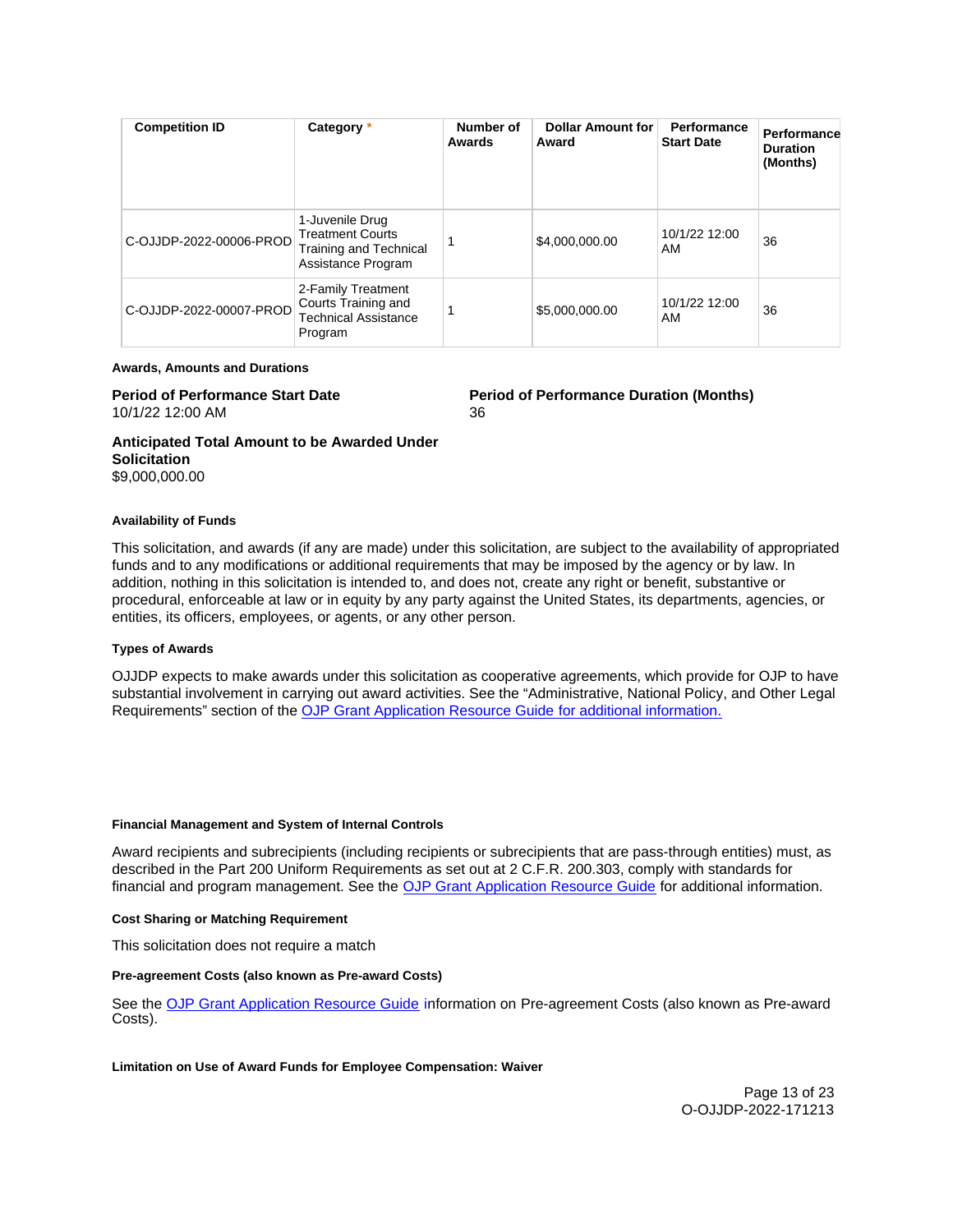<span id="page-13-0"></span>See the [OJP Grant Application Resource Guide](https://www.ojp.gov/funding/apply/ojp-grant-application-resource-guide#limitation-use-award) information on the Limitation on Use of Award Funds for Employee Compensation; Waiver.

## **Prior Approval, Planning, and Reporting of Conference/Meeting/Training Costs**

See the [OJP Grant Application Resource Guide](https://www.ojp.gov/funding/apply/ojp-grant-application-resource-guide#prior-approval) for information on Prior Approval, Planning, and Reporting of Conference/Meeting/Training Costs.

## **Costs Associated with Language Assistance (if applicable)**

See the [OJP Grant Application Resource Guide](https://www.ojp.gov/funding/apply/ojp-grant-application-resource-guide#costs-associated) for information on Costs Associated with Language Assistance.

## **Eligibility Information**

For eligibility information, see the solicitation cover page.

For information on cost sharing or match requirements, see the "Federal Award Information" section.

## **Application and Submission Information**

The following application elements **must** be included in the application to meet the basic minimum requirements to advance to peer review and receive consideration for funding:

- Proposal Abstract
- Proposal Narrative
- Budget Worksheet and Budget Narrative (web-based form) (The web-based form includes the budget details and the budget narrative.)

See the "Application Elements and Formatting Instructions" section of the [OJP Grant Application Resource Guide](https://ojp.gov/funding/Apply/Resources/Grant-App-Resource-Guide.htm)  for information on what happens to an application that does not contain all of the specified elements or is nonresponsive to the scope of the solicitation.

#### **Information to Complete the Application for Federal Assistance (SF-424)**

The SF-424 must be submitted in [Grants.gov](https://Grants.gov). It is a required standard form used as a cover sheet for submission of preapplications, applications, and related information. See the [OJP Grant Application Resource Guide](https://www.ojp.gov/funding/apply/ojp-grant-application-resource-guide#complete-application) for additional information on completing the SF-424.

In Section 8F of the SF-424, please include the name and contact information of the individual **who will complete the application in JustGrants**. JustGrants will use this information (email address) to assign the application to this user in JustGrants.

**Intergovernmental Review:** This solicitation ("funding opportunity") **is not** subject to [Executive Order 12372.](https://www.archives.gov/federal-register/codification/executive-order/12372.html) (In completing the SF-424, an applicant is to answer question 19 by selecting the response that the "Program is not covered by E.O. 12372.")

#### **Standard Applicant Information (JustGrants 424 and General Agency Information)**

The Standard Applicant Information section of the JustGrants application is pre-populated with the SF-424 data submitted in [Grants.gov.](https://Grants.gov) The applicant will need to review the Standard Applicant Information in JustGrants and make edits as needed. Within this section, the applicant will need to: add zip codes for areas affected by the project; confirm its Authorized Representative; and verify and confirm the organization's unique entity identifier, legal name, and address.

## **Proposal Abstract**

A proposal abstract (no more than 400 words) summarizing the proposed project, including the purpose of the project, primary activities, expected outcomes, the service area, intended beneficiaries, and subrecipients (if

> Page 14 of 23 O-OJJDP-2022-171213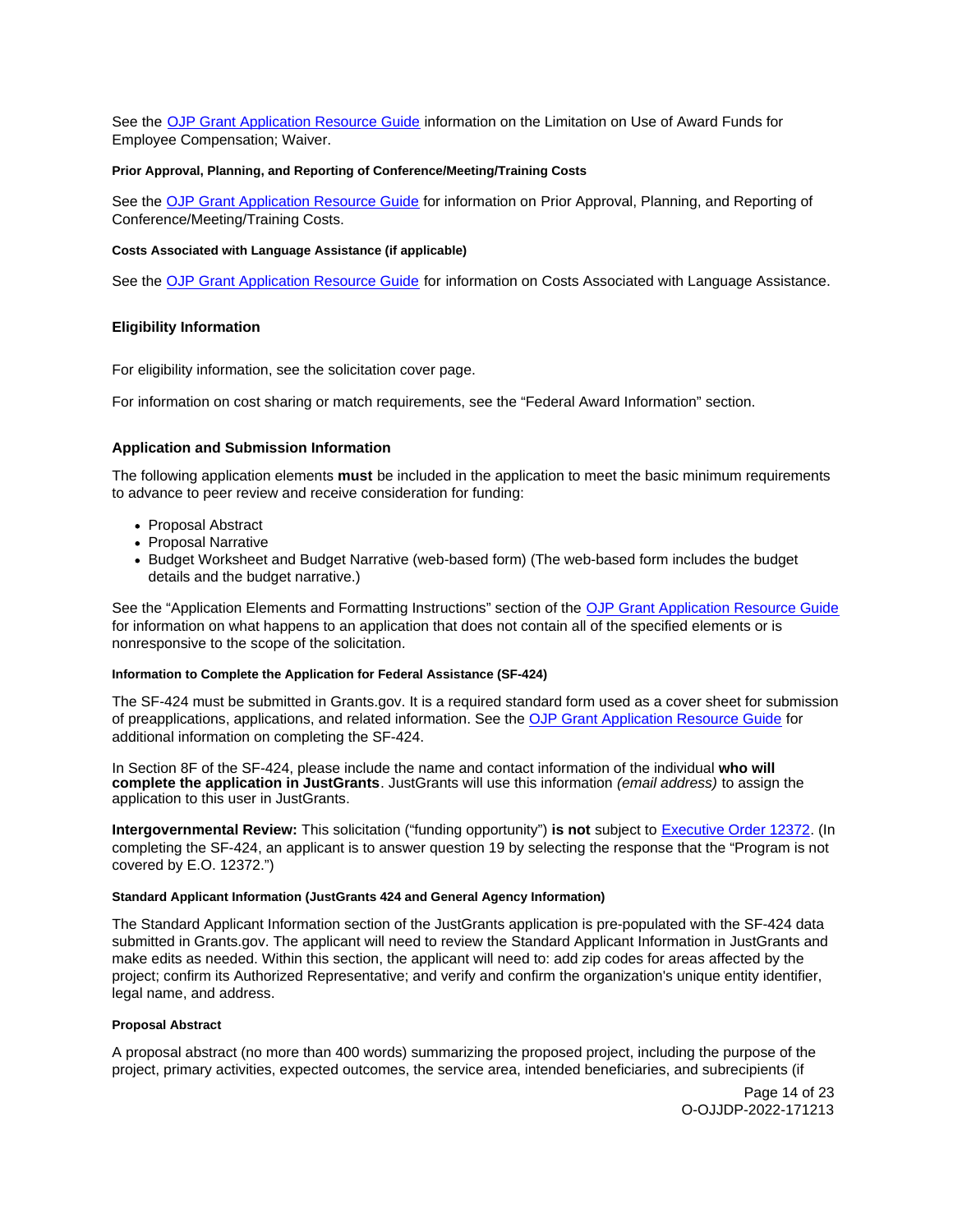<span id="page-14-0"></span>known), will be completed in the JustGrants web-based form. This abstract should be written in the third person and will be made publicly available on the OJP website if the project is awarded.

## **Proposal Narrative**

The proposal narrative should be submitted as an attachment in JustGrants. The attached document should be double-spaced, using a standard 12-point Times New Roman font; have no less than 1-inch margins; and should not exceed 30 pages. Pages should be numbered and submitted as an attachment. If the proposal narrative fails to comply with these length restrictions, OJJDP may consider such noncompliance in peer review and in final award decision.

The following sections must be included as part of the proposal narrative:

a. Description of the Issue

Applicants should briefly describe the nature and scope of the problem that the program will address. The applicant should use data to provide evidence that the problem exists, demonstrate the size and scope of the problem, and document the effects of the problem on the target population and the larger community. Any data or research referenced in the narrative should include information about the source of the data and/or a citation. Applicants should describe the target population and any previous or current attempts to address the problem. Applicants should describe any research or evaluation studies that relate to the problem and contribute to their understanding of its causes and potential solutions. While OJJDP expects applicants to review the research literature for relevant studies, they should also explore whether unpublished local sources of research or evaluation data are available.

b. Project Design and Implementation

Applicants should detail how the project will operate throughout the funding period and describe the strategies that they will use to achieve the goals and objectives identified in the previous section. Applicants should describe how they will complete the deliverables stated in the Goals, Objectives, and Deliverables section. OJJDP encourages applicants to select evidence-based practices for their programs. This section should also include details regarding any leveraged resources (cash or in-kind) from local sources to support the project and discuss plans for sustainability beyond the grant period.

**Timeline.** Applicants should submit a realistic timeline or milestone chart that indicates major tasks associated with the goals and objectives of the project, assigns responsibility for each, and plots completion of each task by month or quarter for the duration of the award, using "Year 1," "Month 1," "Quarter 1," etc., not calendar dates (see "Sample Project Timelines" [here\)](https://ojjdp.ojp.gov/funding/ojjdp-sample-timelines). Applicants should submit the timeline as a separate attachment, as stipulated in Additional Application Components. On receipt of an award, the recipient may revise the timeline, based on training and technical assistance that OJJDP will provide.

c. Capabilities and Competencies

This section should describe the experience and capability of the applicant organization and any contractors or subgrantees that the applicant will use to implement and manage this effort and its associated federal funding, highlighting any previous experience implementing projects of similar design or magnitude. Applicants should highlight their experience/capability/capacity to manage subawards, including details on their system for fiscal accountability. Management and staffing patterns should be clearly connected to the project design described in the previous section. Applicants should describe the roles and responsibilities of project staff and explain the program's organizational structure and operations. Applicants should include a copy of an organizational chart showing how the organization operates, including who manages the finances; how the organization manages subawards, if there are any; and the management of the project proposed for funding.

## d. Plan for Collecting the Data Required for This Solicitation's Performance Measures

Describe the process for measuring project performance. Identify who will collect the data, who is responsible for performance measurements, and how the information will be used to guide and evaluate the impact of the project. Describe the process that will be used to accurately report data.

Note: Applicants are **not** required to submit performance data with the application. Rather, performance measure information is included as an alert that successful applicants will be required to submit performance data as part

> Page 15 of 23 O-OJJDP-2022-171213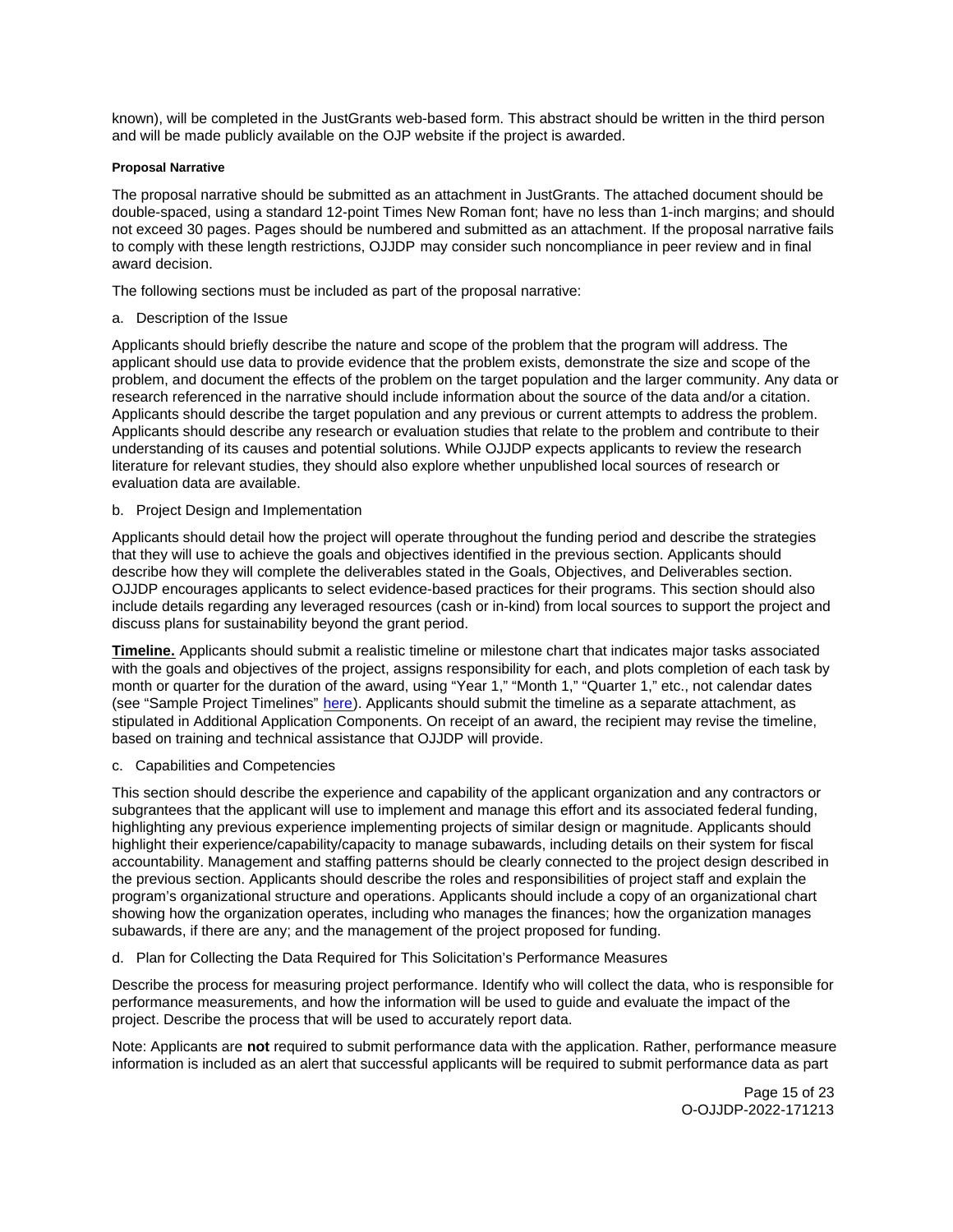<span id="page-15-0"></span>of each award's reporting requirements.

OJP will require each successful applicant to submit regular performance data that show the completed work's results. The performance data directly relate to the goals, objectives, and deliverables identified in the "Goals, Objectives, and Deliverables" discussion. Applicants can visit OJP's performance measurement page at [www.ojp.gov/performance](https://www.ojp.gov/performance) for an overview of performance measurement activities at OJP.

A list of performance measure questions for this program can be found at [https://ojjdp.ojp.gov/funding/grant-performance-measurement/fy-2022-performance-measures.](https://ojjdp.ojp.gov/funding/performance-measures/performance-measures-opioid-affected-youth-program.pdf)

Applicants can also visit OJP's performance measurement page at [www.ojp.gov/performance](https://www.ojp.gov/performance) for an overview of performance measurement activities at OJP.

OJJDP will require award recipients to submit performance measurement data and performance reports in JustGrants. OJJDP will provide further guidance on the post-award submission process, if selected for award.

## **Note on Project Evaluations**

An applicant that proposes to use award funds through this solicitation to conduct project evaluations must follow the guidance in the "Note on Project Evaluations" section in the [OJP Grant Application Resource Guide.](https://www.ojp.gov/funding/apply/ojp-grant-application-resource-guide#project-evaluations) 

#### **Goals, Objectives, Deliverables, and Timeline**

Applicants will submit the FY 2022 Drug Treatment Court TTA Program goals, objectives, deliverables, and timeline in the JustGrants web-based form.

#### **Budget and Associated Documentation**

#### **Budget Worksheet and Budget Narrative (Web-based Form)**

The applicant will complete the JustGrants web-based budget form. See the [OJP Grant Application Resource](https://www.ojp.gov/funding/apply/ojp-grant-application-resource-guide#budget-prep)  [Guide](https://www.ojp.gov/funding/apply/ojp-grant-application-resource-guide#budget-prep) for additional information.

#### **Indirect Cost Rate Agreement (if applicable)**

The applicant will submit its indirect cost rate agreement by uploading it as an attachment in JustGrants. See the [OJP Grant Application Resource Guide f](https://www.ojp.gov/funding/apply/ojp-grant-application-resource-guide#indirect-cost)or additional information.

#### **Financial Management Questionnaire (including applicant disclosure of high-risk status)**

The applicant will download the questionnaire, complete it, and submit it by uploading it as an attachment in JustGrants. See the [OJP Grant Application Resource Guide](https://www.ojp.gov/funding/apply/ojp-grant-application-resource-guide#fm-internal-controls-questionnaire) for the link to the questionnaire and additional information.

#### **Disclosure of Process Related to Executive Compensation**

This solicitation expressly modifies the OJP Grant Application Resource Guide by not incorporating its "Disclosure of Process Related to Executive Compensation" provisions. Applicants to this solicitation are not required to provide this disclosure.

#### **Additional Application Components**

#### **Research and Evaluation Independence and Integrity Statement**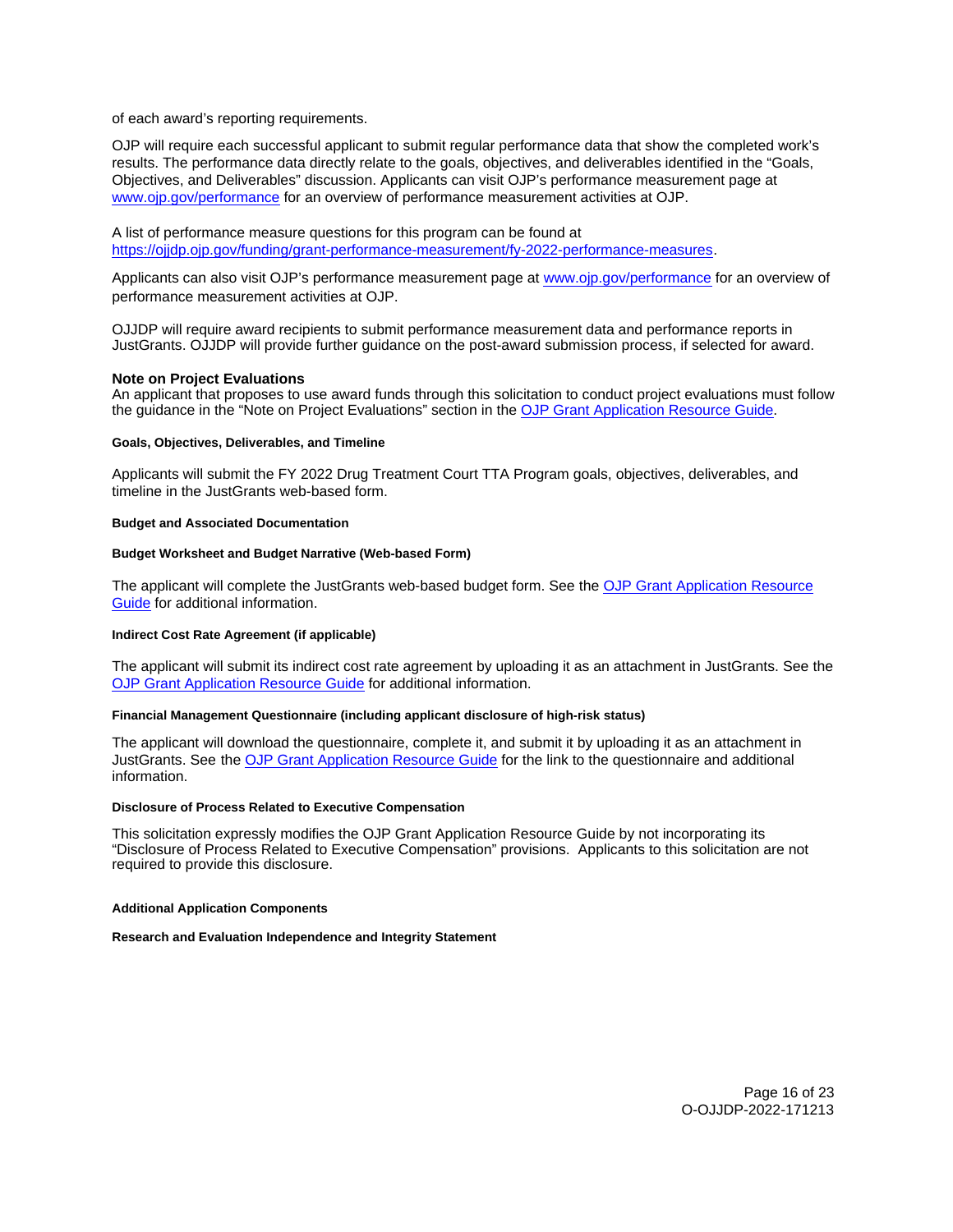<span id="page-16-0"></span>If an application proposes research (including research and development) and/or evaluation, the applicant must demonstrate research/evaluation independence and integrity, including appropriate safeguards, before it may receive award funds. The applicant will submit documentation of its research and evaluation independence and integrity by uploading it as an attachment in JustGrants. For additional information, see the [OJP Grant](https://www.ojp.gov/funding/apply/ojp-grant-application-resource-guide#research-evaluation)  [Application Resource Guide.](https://www.ojp.gov/funding/apply/ojp-grant-application-resource-guide#research-evaluation)

#### **Disclosures and Assurances**

The applicant will address the following disclosures and assurances.

#### **Disclosure of Lobbying Activities**

Complete and submit the SF-LLL in [Grants.gov.](https://Grants.gov) See the [OJP Grant Application Resource Guide](https://www.ojp.gov/funding/apply/ojp-grant-application-resource-guide#disclosure-lobby) for additional information.

#### **DOJ Certified Standard Assurances**

Review and accept the DOJ Certified Standard Assurances in JustGrants. See the [OJP Grant Application](https://www.ojp.gov/funding/apply/ojp-grant-application-resource-guide#administrative)  [Resource Guide](https://www.ojp.gov/funding/apply/ojp-grant-application-resource-guide#administrative) for additional information.

#### **Applicant Disclosure of Duplication in Cost Items**

Complete the JustGrants web-based Applicant Disclosure of Duplication in Cost Items form. See the [OJP Grant](https://www.ojp.gov/funding/apply/ojp-grant-application-resource-guide#applicant-disclosure-pending-applications)  [Application Resource Guide](https://www.ojp.gov/funding/apply/ojp-grant-application-resource-guide#applicant-disclosure-pending-applications) for additional information.

## **DOJ Certifications Regarding Lobbying; Debarment, Suspension and Other Responsibility Matters; and Drug-Free Workplace Requirements**

Review and accept the DOJ Certified Certifications Regarding Lobbying; Debarment, Suspension and Other Responsibility Matters; Drug-Free Workplace Requirements; Law Enforcement and Community Policing in JustGrants. See the [OJP Grant Application Resource Guide](https://www.ojp.gov/funding/apply/ojp-grant-application-resource-guide#administrative) for additional information.

#### **Applicant Disclosure and Justification - DOJ High-Risk Grantees (if applicable)**

If applicable, submit the DOJ High-Risk Disclosure and Justification as an attachment in JustGrants. A DOJ highrisk grantee is an award recipient that has received a DOJ high-risk designation based on a documented history of unsatisfactory performance, financial instability, management system or other internal control deficiencies, or noncompliance with award terms and conditions on prior awards, or is otherwise not responsible. See the [OJP](https://www.ojp.gov/funding/apply/ojp-grant-application-resource-guide#applicant-disclosure-justification)  [Grant Application Resource Guide](https://www.ojp.gov/funding/apply/ojp-grant-application-resource-guide#applicant-disclosure-justification) for additional information.

#### **How to Apply**

Step 1: The applicant must submit the **SF-424** and **SF-LLL** in [Grants.gov](https://Grants.gov) at [https://www.grants.gov/web/grants/register.html.](https://www.grants.gov/web/grants/register.html)

Step 2: The applicant must then submit the **full application**, including attachments, in JustGrants at [JustGrants.usdoj.gov.](https://justicegrants.usdoj.gov/)

For additional information, see the "How to Apply" section in the [OJP Grant Application Resource Guide](https://www.ojp.gov/funding/apply/ojp-grant-application-resource-guide#apply) and the [DOJ Application Submission Checklist.](https://justicegrants.usdoj.gov/sites/g/files/xyckuh296/files/media/document/appln-submission-checklist.pdf)

#### **Submission Dates and Time**

The SF-424 and the SF-LLL must be submitted in [Grants.gov](https://Grants.gov) by 11:59 p.m. eastern time on May 31, 2022.

The full application must be submitted in JustGrants by 8:59 p.m. eastern time on June 14, 2022.

OJP urges applicants to submit their [Grants.gov](https://Grants.gov) and JustGrants submissions prior to the due dates to allow sufficient time to correct errors and resubmit by the submission deadlines if a rejection notification is received. To be considered timely, the **full application** must be submitted in JustGrants by the JustGrants application

> Page 17 of 23 O-OJJDP-2022-171213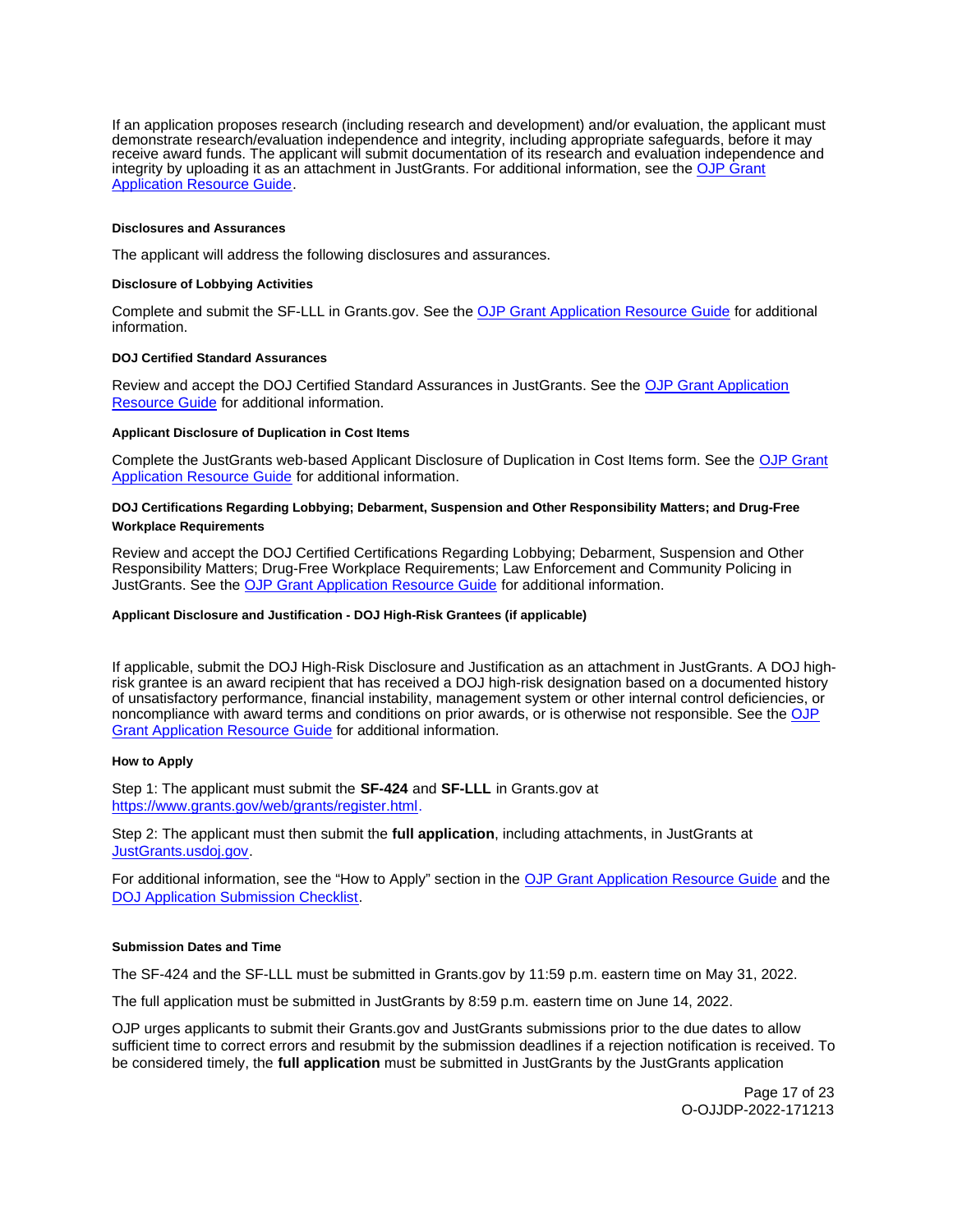## <span id="page-17-0"></span>deadline.

## **Experiencing Unforeseen Technical Issues**

An applicant that experiences unforeseen SAM.gov, [Grants.gov,](https://Grants.gov) or JustGrants technical issues beyond its control that prevent application submission by the deadline must demonstrate all efforts in requesting technical support in order to submit an application by the deadline. Technical support is available via phone and email to the applicable SAM.gov, [Grants.gov,](https://Grants.gov) or JustGrants support centers or service desks in which an applicant received a ticket number for resolution. If an applicant misses a deadline due to unforeseen technical difficulties, the applicant may request a waiver to submit an application after the deadline. Note: If an applicant does not submit all of the required [Grants.gov](https://Grants.gov) forms by the Grants.gov deadline, the applicant will not be able to proceed to the JustGrants portion of the application process.

An applicant experiencing technical difficulties with the following systems must contact the associated support desk indicated below to report the technical issue and receive a tracking number:

- [Grants.gov](https://Grants.gov)  contact the [Grants.gov Customer Support Hotline](https://www.grants.gov/web/grants/support.html)
- SAM.gov contact the [SAM Help Desk \(Federal Service Desk\)](https://www.fsd.gov/gsafsd_sp)
- JustGrants contact the JustGrants Support Desk at [JustGrants.Support@usdoj.gov](mailto:JustGrants.Support@usdoj.gov) or 833–872–5175

An applicant requesting a waiver to submit a late application must document their request for technical assistance in an email to the OJP Response Center at [grants@ncjrs.gov](file:///C:/Users/local_Yehj/INetCache/Content.Outlook/20U4XBR7/grants@ncjrs.gov) **within 24 hours after the application deadline** to request approval to submit its application after the deadline. If an applicant has technical issues with [Grants.gov,](https://Grants.gov) the applicant must contact the Response Center within 24 hours of the [Grants.gov](https://Grants.gov) deadline to request approval to submit after the deadline. However, waiver requests will not be reviewed until after the JustGrants deadline to allow time for all waivers to be submitted. Waiver requests to submit after the submission deadline must:

- Describe the technical difficulties experienced.
- Include a timeline of the applicant's submission efforts (e.g., what date and time did the error occur, what date and time was action taken to resolve the issue and resubmit, and what date and time did support representatives respond).
- Include an attachment(s) of the complete grant application and all required documentation and material.
- Include the applicant's Unique Entity Identifier and any applicable SAM.gov tracking number(s), Grants.gov Help Desk ticket numbers, and JustGrants Support Desk ticket numbers.

OJP will review each request for late submission and required supporting documentation and notify the applicant whether the request has been approved or denied. For more details on the waiver process, OJP encourages applicants to review the "Experiencing Unforeseen Technical Issues" section in the [OJP Grant Application](https://www.ojp.gov/funding/apply/ojp-grant-application-resource-guide#experiencing-unforeseen-technical-issues)  [Resource Guide](https://www.ojp.gov/funding/apply/ojp-grant-application-resource-guide#experiencing-unforeseen-technical-issues) 

#### **Application Review Information**

#### **Review Criteria**

## **Merit Review Criteria**

Applications that meet basic minimum requirements will be evaluated by peer reviewers on how the proposed project/program addresses the following criteria:

- 1. Description of the Issue (10%) evaluate the applicant's understanding of the program/issue to be addressed.
- 2. Project Design and Implementation (45%) evaluate the adequacy of the proposal, including the goals, objectives, timelines, milestones, and deliverables.
- 3. Capabilities and Competencies (25%) evaluate the applicant's administrative and technical capacity to successfully accomplish the goals and objectives.

Page 18 of 23 O-OJJDP-2022-171213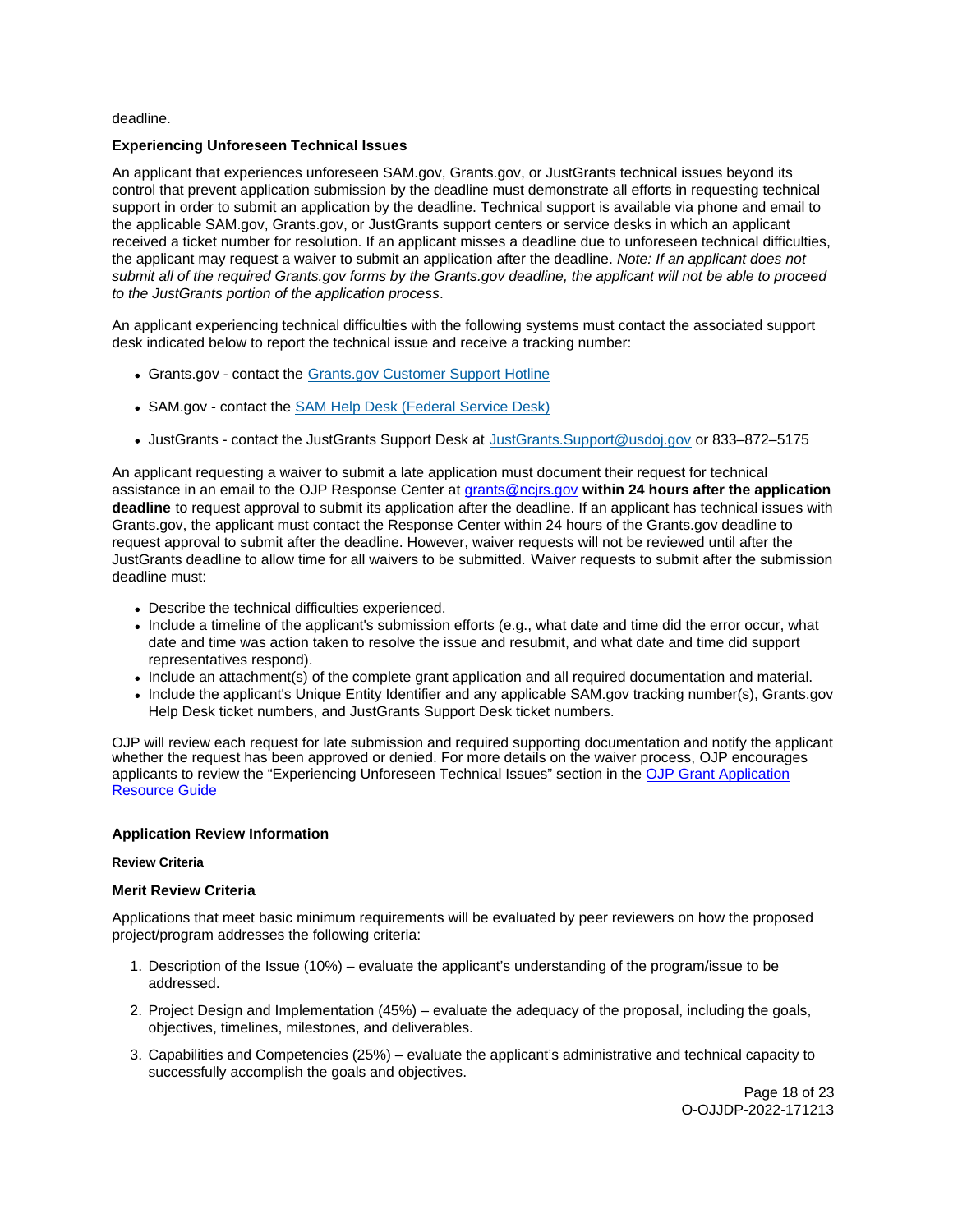- <span id="page-18-0"></span>4. Plan for Collecting the Data Required for This Solicitation's Performance Measures (10%) – evaluate the applicant's understanding of the performance data reporting requirements and the plan for collecting the required data.
- 5. Budget (10%) evaluate for completeness, cost effectiveness, and allowability (e.g., reasonable, allocable, and necessary for project activities).

## **Other Review Criteria/Factors**

Other important considerations for OJJDP include geographic diversity, strategic priorities, available funding, past performance, and the extent to which the Budget Worksheet and Budget Narrative (web-based form) accurately explain project costs that are reasonable, necessary, and otherwise allowable under federal law and applicable federal cost principles.

#### **Review Process**

Applications submitted under this solicitation that meet the basic minimum requirements will be evaluated for technical merit by a peer review panel(s) in accordance with OJP peer review policy and procedures using the review criteria listed above.

OJP screens applications to ensure they meet the basic minimum requirements prior to conducting the peer review. Although specific requirements may vary, the following are common requirements applicable to all OJP solicitations:

- The application must be submitted by an eligible type of applicant.
- The application must request funding within programmatic funding constraints (if applicable).
- The application must be responsive to the scope of the solicitation.
- The application must include all items necessary to meet the basic minimum requirements.

Pursuant to the Part 200 Uniform Requirements, before award decisions are made, OJP also reviews information related to the degree of risk posed by the applicant. Among other things to help assess whether an applicant with one or more prior federal awards has a satisfactory record with respect to performance, integrity, and business ethics, OJP checks whether the applicant is listed in SAM as excluded from receiving a federal award.

In addition, if OJP anticipates that an award will exceed \$250,000 in federal funds, OJP also must review and consider any information about the applicant that appears in the nonpublic segment of the integrity and performance system accessible through SAM (currently, the Federal Awardee Performance and Integrity Information System, FAPIIS).

**Important note on FAPIIS:** An applicant may review and comment on any information about itself that currently appears in FAPIIS and was entered by a federal awarding agency. OJP will consider such comments by the applicant, in addition to the other information in FAPIIS, in its assessment of the risk posed by the applicant.

Absent explicit statutory authorization or written delegation of authority to the contrary, all final award decisions will be made by the Assistant Attorney General, who may consider not only peer review ratings and OJJDP recommendations, but also other factors as indicated in this section.

## **Federal Award Administration Information**

#### **Federal Award Notices**

See the [OJP Grant Application Resource Guide](https://www.ojp.gov/funding/apply/ojp-grant-application-resource-guide#federal-award-notices) for information on award notifications and instructions.

#### **Administrative, National Policy, and Other Legal Requirements**

If selected for funding, in addition to implementing the funded project consistent with the OJP-approved application, the recipient must comply with all award conditions and all applicable requirements of federal statutes and regulations, including the applicable requirements referred to in the assurances and certifications executed in connection with award acceptance. For additional information on these legal requirements, see the "Administrative, National Policy, and Other Legal Requirements" section in the [OJP Grant Application Resource](https://www.ojp.gov/funding/apply/ojp-grant-application-resource-guide#administrative) 

> Page 19 of 23 O-OJJDP-2022-171213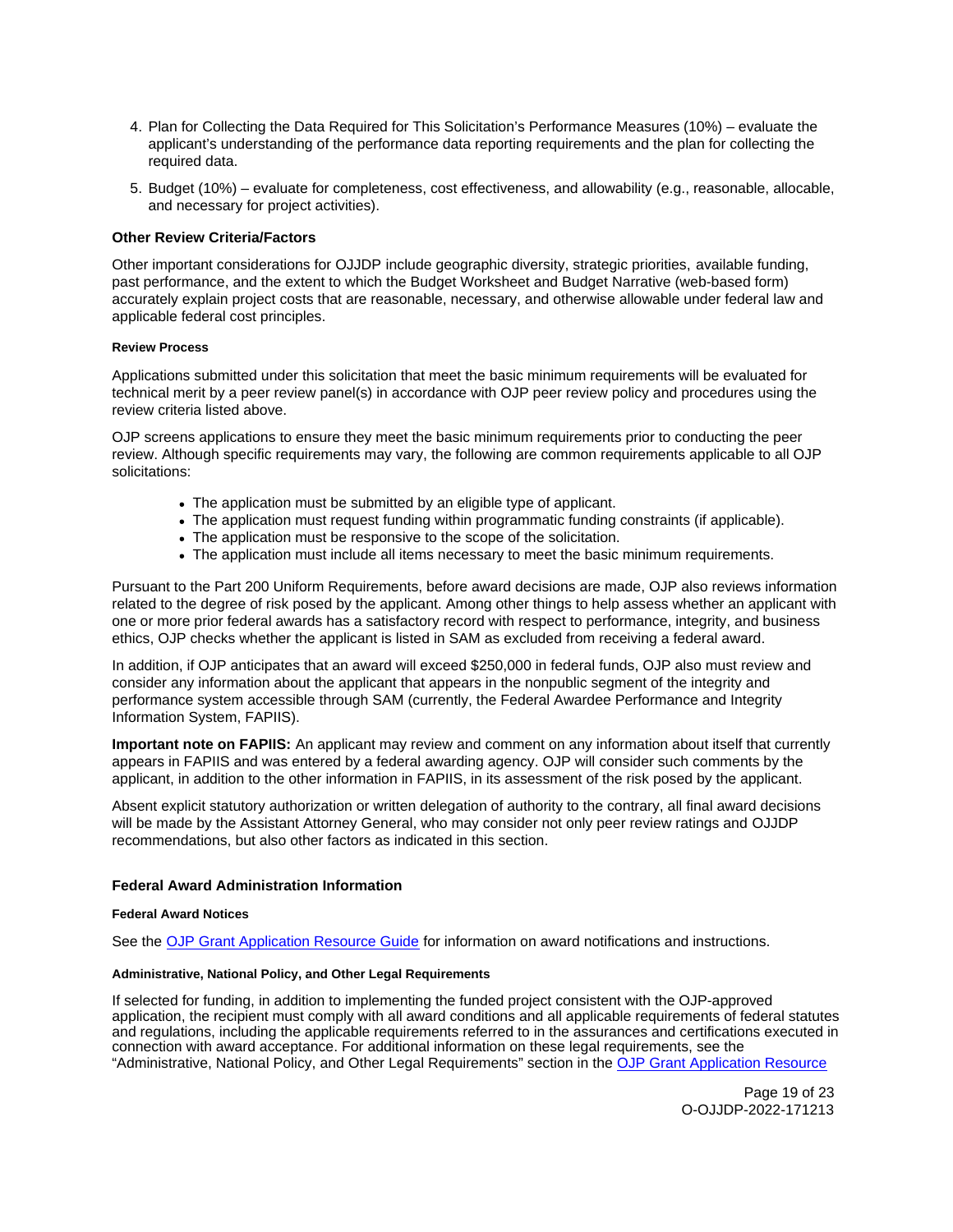## <span id="page-19-0"></span>**Guide**

#### **Information Technology (IT) Security Clauses**

An application in response to this solicitation may require inclusion of information related to information technology security. See the [OJP Grant Application Resource Guide](https://www.ojp.gov/funding/apply/ojp-grant-application-resource-guide#information-technology) for information on information technology security.

#### **General Information about Post-Federal Award Reporting Requirements**

In addition to the deliverables described in the "Program Description" section, all award recipients under this solicitation will be required to submit certain reports and data.

Required reports. Award recipients typically must submit quarterly financial reports, semi-annual performance reports, final financial and performance reports, and, if applicable, an annual audit report in accordance with the Part 200 Uniform Requirements or specific award conditions. Future awards and fund drawdowns may be withheld if reports are delinquent. (In appropriate cases, OJP may require additional reports.)

See the [OJP Grant Application Resource Guide](https://www.ojp.gov/funding/Apply/Resources/Grant-App-Resource-Guide.htm) for additional information on specific post-award reporting requirements, including performance measure data.

#### **Federal Awarding Agency Contact(s)**

For OJP contact(s), see the solicitation cover page.

For contact information for [Grants.gov](https://Grants.gov), see the solicitation cover page.

For contact information for JustGrants, see the solicitation cover page.

## **Other Information**

#### **Freedom of Information and Privacy Act (5 U.S.C. 552 and 5 U.S.C. 552a)**

See the [OJP Grant Application Resource Guide](https://www.ojp.gov/funding/apply/ojp-grant-application-resource-guide#foia) for information on the Freedom of Information and Privacy Act (5 U.S.C. 552 and 5 U.S.C. 552a).

#### **Provide Feedback to OJP**

See the [OJP Grant Application Resource Guide](https://www.ojp.gov/funding/apply/ojp-grant-application-resource-guide#feedback) for information on how to provide feedback to OJP.

#### **Performance Measures**

A list of performance measure questions for this program can be found at [https://ojjdp.ojp.gov/funding/grant](https://ojjdp.ojp.gov/funding/performance-measures/performance-measures-juvenile-drug-court.pdf)[performance-measurement/fy-2022-performance-measures](https://ojjdp.ojp.gov/funding/performance-measures/performance-measures-juvenile-drug-court.pdf)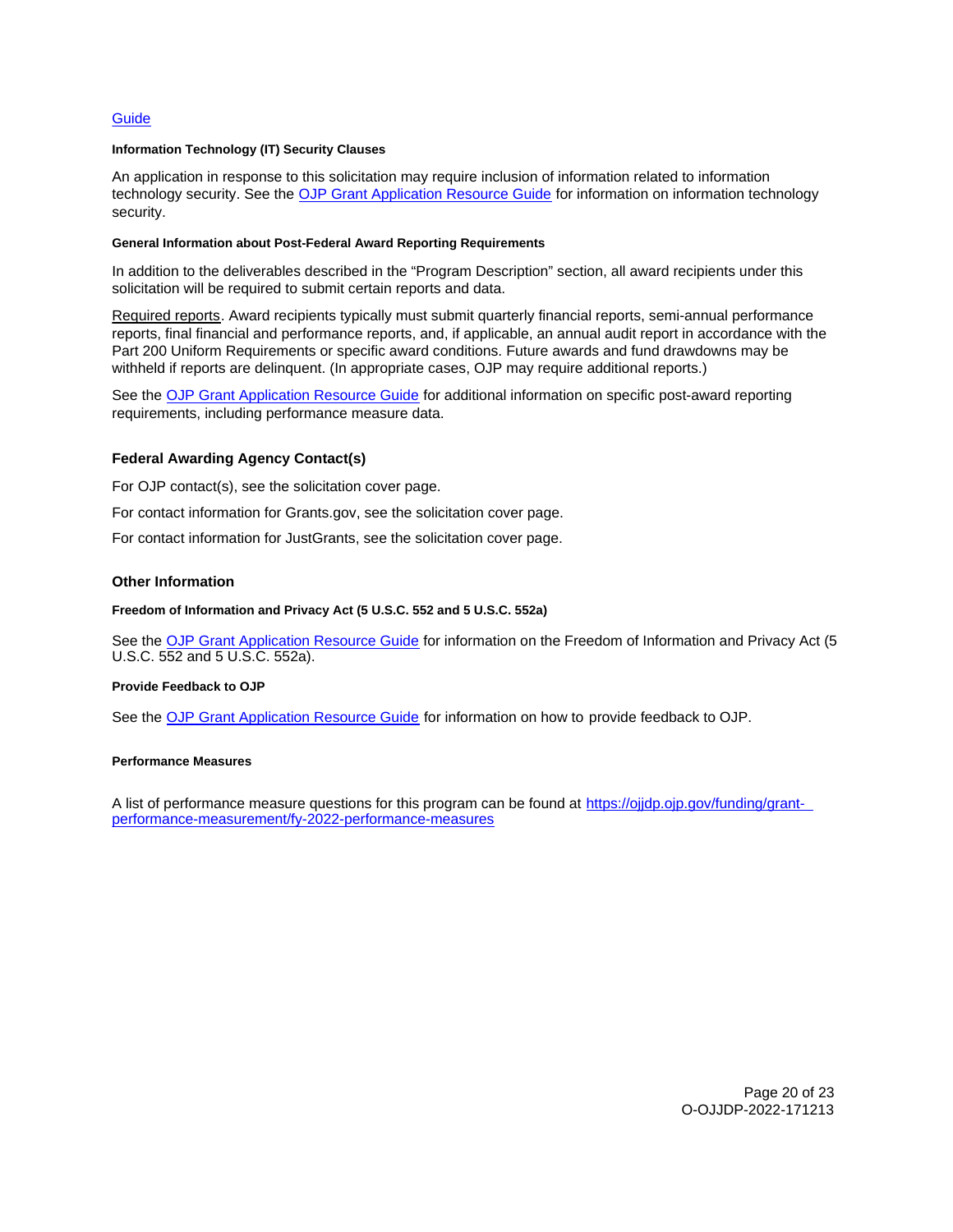## <span id="page-20-0"></span>**Application Checklist**

This application checklist has been created as an aid in developing an application. The **DOJ** Application [Submission Checklist](https://justicegrants.usdoj.gov/sites/g/files/xyckuh296/files/media/document/appln-submission-checklist.pdf) is another resource.

## **What an Applicant Must Do:**

Prior to registering in [Grants.gov](https://Grants.gov):

• Confirm your Entity's [System Award Management \(SAM\)](https://sam.gov/SAM/) Registration Information (see OJP Grant **[Application Resource Guide\)](https://www.ojp.gov/funding/apply/ojp-grant-application-resource-guide#apply)** 

To register in [Grants.gov](https://Grants.gov):

Acquire an AOR and a [Grants.gov](https://Grants.gov) username and password (see [OJP Grant Application Resource Guide\)](https://www.ojp.gov/funding/apply/ojp-grant-application-resource-guide#apply) Acquire AOR confirmation from the E-Business Point of Contact (E-Biz POC) (see OJP Grant Application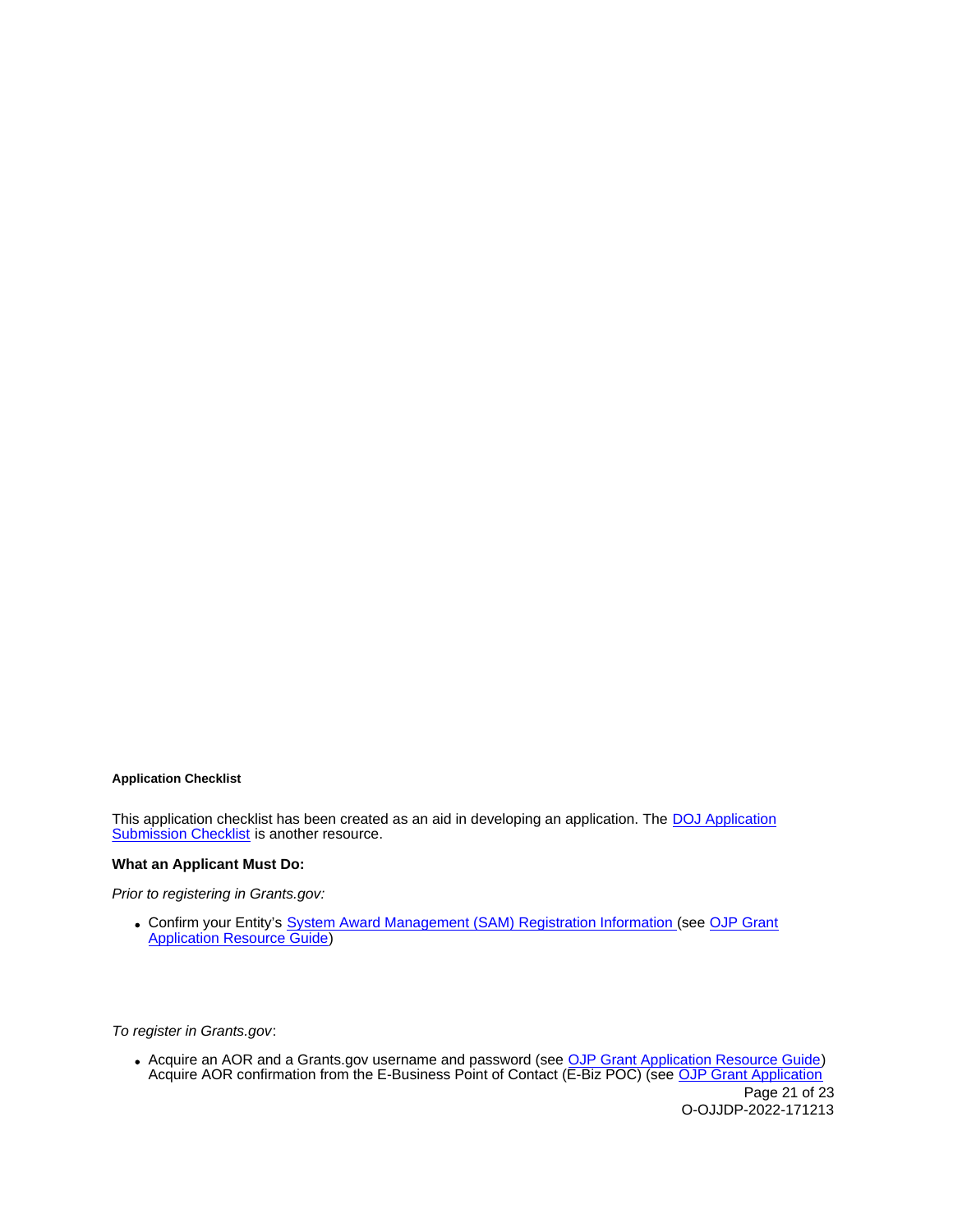## [Resource Guide\)](https://www.ojp.gov/funding/apply/ojp-grant-application-resource-guide#apply)

## To find the funding opportunity:

- Search for the funding opportunity in [Grants.gov](https://Grants.gov) using the opportunity number, Assistance Listing or keyword(s)
- Select the correct Competition ID
- Access the funding opportunity and application package (see Step 7 in the [OJP Grant Application Resource](https://www.ojp.gov/funding/apply/ojp-grant-application-resource-guide#apply)  [Guide\)](https://www.ojp.gov/funding/apply/ojp-grant-application-resource-guide#apply)
- Sign up for [Grants.gov](https://Grants.gov) email [notifications](https://www.grants.gov/web/grants/manage-subscriptions.html) (optional) (see [OJP Grant Application Resource Guide\)](https://www.ojp.gov/funding/apply/ojp-grant-application-resource-guide#apply)
- Read Important Notice: Applying for Grants in Grants.gov
- Read OJP policy and guidance on conference approval, planning, and reporting available at [ojp.gov/financialguide/DOJ/PostawardRequirements/chapter3.10a.htm](https://ojp.gov/financialguide/DOJ/PostawardRequirements/chapter3.10a.htm) (see [OJP Grant Application](https://www.ojp.gov/funding/apply/ojp-grant-application-resource-guide#prior-approval)  [Resource Guide](https://www.ojp.gov/funding/apply/ojp-grant-application-resource-guide#prior-approval)

## **Overview of Post-Award Legal Requirements:**

Review the ["Overview of Legal Requirements Generally Applicable to OJP Grants and Cooperative](https://www.ojp.gov/funding/explore/legal-overview-awards)  [Agreements - FY 2022 Awards"](https://www.ojp.gov/funding/explore/legal-overview-awards) in the [OJP Funding Resource Center.](https://www.ojp.gov/funding/explore/legal-overview-awards)

## **Review Scope Requirement:**

- The federal amount requested is within the allowable limit(s) of:
	- Category 1: \$4,000,000
	- Category 2: \$5,000,000

## **Review Eligibility Requirement:**

The following entities are eligible to apply:

- Public and state-controlled institutions of higher education
- Private institutions of higher education
- Nonprofits having a  $501(c)(3)$  status with the IRS, other than institutions of higher education
- $\bullet$  Nonprofits that do not have a 501(c)(3) status with the IRS, other than institutions of higher education
- For-profit organizations other than small businesses
- Native American organizations (other than federally recognized governments)
- Small businesses

#### **Prepare to submit the Application for Federal Assistance standard form (SF)-424 and Disclosure of Lobbying Activities form (SF-LLL)**

- Review Information to complete the Application for Federal Assistance (SF-424) in [Grants.gov](https://Grants.gov)
- Complete Standard Applicant Information (SF-424 information from [Grants.gov](https://Grants.gov))
- Submit the **SF-424** and **SF-LLL** in [Grants.gov](https://Grants.gov)

After the SF-424 and SF-LLL submission in [Grants.gov](https://Grants.gov), receive [Grants.gov](https://Grants.gov) email notifications that:

- Submission has been received in [Grants.gov](https://Grants.gov)
- Submission has either been successfully validated or rejected with errors (see [OJP Grant Application](https://www.ojp.gov/funding/apply/ojp-grant-application-resource-guide#apply)  [Resource Guide\)](https://www.ojp.gov/funding/apply/ojp-grant-application-resource-guide#apply)

If no [Grants.gov](https://Grants.gov) receipt and validation, or error notifications are received:

• Contact the [Grants.gov](https://Grants.gov) Customer Support Hotline at 800-518-4726 or 606-545-5035, at Grants.gov [customer support,](https://www.grants.gov/web/grants/support.html) or email at [support@grants.gov](mailto:support@grants.gov) regarding technical difficulties (see [OJP Grant](https://www.ojp.gov/funding/apply/ojp-grant-application-resource-guide#apply)  [Application Resource Guide\)](https://www.ojp.gov/funding/apply/ojp-grant-application-resource-guide#apply)

Receive email notification to complete application in JustGrants:

Proceed to complete application in JustGrants

## **Content of Application Submission: Critical Application Elements**

The following items are critical application elements required to pass the basic minimum requirements review. If

Page 22 of 23 O-OJJDP-2022-171213